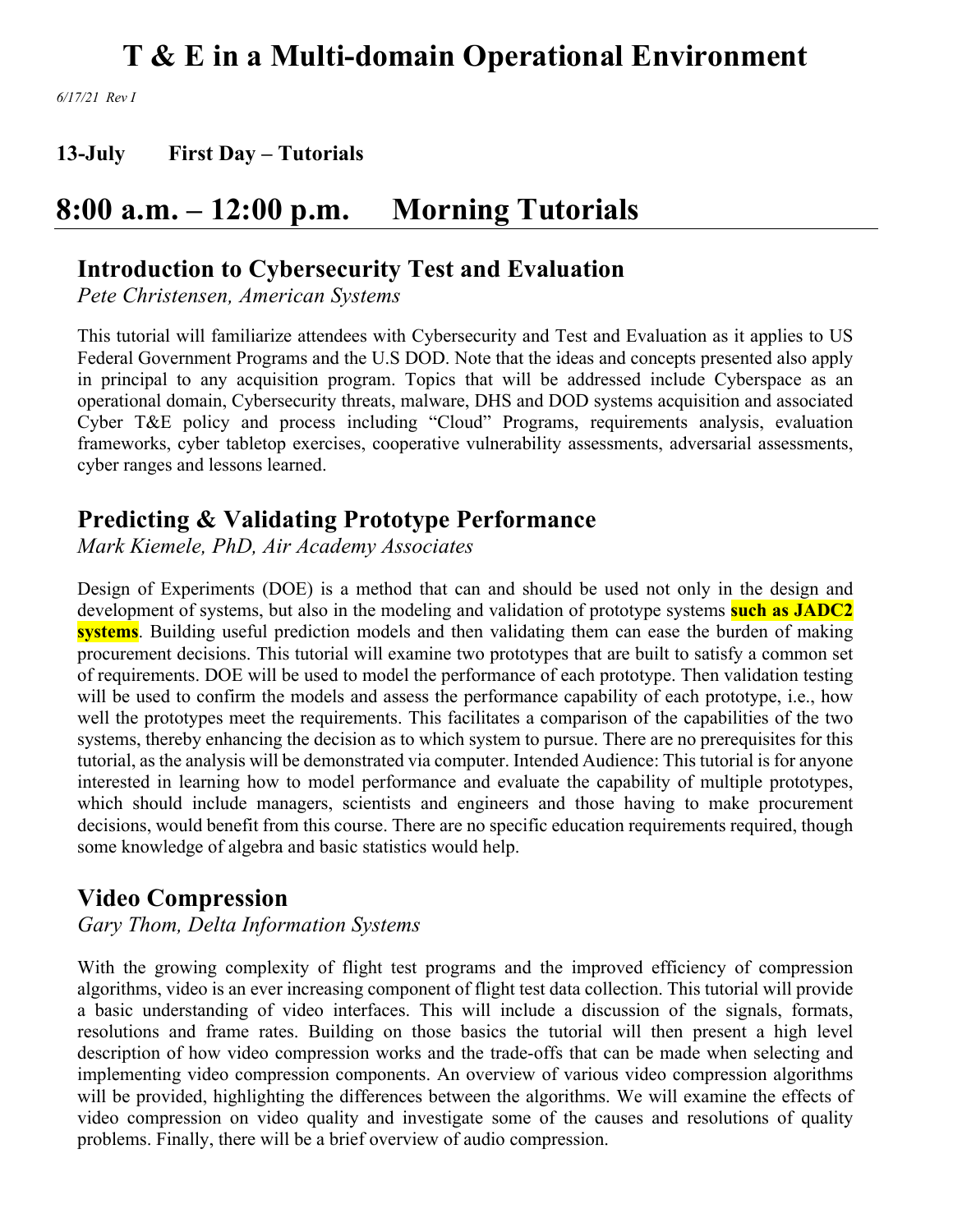*6/17/21 Rev I*

### **1:00 p.m. – 5:00 p.m. Afternoon Tutorials**

### **JMETC/TENA Capabilities for JADC2 and Distributed Testing**

*Gene Hudgins, JMETC/TENA*

The Test and Training Enabling Architecture (TENA) was developed as a DoD CTEIP project to enable interoperability among ranges, facilities, and simulations in a timely and cost-efficient manner, as well as to foster reuse of range assets and future software systems. TENA provides for real-time software system interoperability, as well as interfaces to existing range assets, C4ISR systems, and simulations. TENA, selected for use in JMETC events, is well-designed for its role in prototyping demonstrations and distributed testing.

Established in 2006 under the TRMC, JMETC provides readily-available connectivity to the Services' distributed test capabilities and simulations. JMETC also provides connectivity for testing resources in the Defense industry and incorporation of distributed testing and leveraging of JMETC-provided capabilities by programs and users has repeatedly proven to reduce risk, cost, and schedule. JMETC is a distributed LVC testing capability developed to support the acquisition community during program development, developmental testing, operational testing, and interoperability certification, and to demonstrate Net-Ready Key Performance Parameters (KPP) requirements in a customer-specific Joint Mission Environment.

JMETC is the T&E enterprise network solution for secret testing, and uses a hybrid network architecture – the JMETC Secret Network (JSN), based on the SDREN. The JMETC MILS Network (JMN) is the T&E enterprise network solution for all classifications and cyber testing. JMETC provides readily available connectivity to the Services' distributed test capabilities and simulations, as well as industry test resources. JMETC is also aligned with JNTC integration solutions to foster test, training, and experimental collaboration.

TRMC Enterprise Big Data Analytics (BDA) and Knowledge Management (BDKM) has the capacity to improve acquisition efficiency, keep up with the rapid pace of acquisition technological advancement, ensure that effective weapon systems are delivered to warfighters at the speed of relevance, and enable T&E analysts across the acquisition lifecycle to make better and faster decisions using data that was previously inaccessible, or unusable. BDA is the application of advanced tools and techniques to help quickly process, visualize, understand, and report on data. JMETC has demonstrated that applying enterprise-distributed BDA tools and techniques to T&E leads to faster and more informed decisionmaking that reduces overall program cost and risk.

TRMC has been working with Joint Staff and Air Force JADC2 Cross-Functional Teams (CFTs) regarding JADC2 and Multi-Domain Operations (MDO), to inform them on TENA/JMETC and other TRMC capabilities that could be leveraged to support the emerging Joint Staff Joint Domain Environment (JDE). Additionally, TRMC has been engaged with Army Futures Command (AFC) throughout the year in a number of areas including assessing TENA/JMETC Support coupled with Big Data Analytics (BDA), expanding OSD TRMC collaboration and cooperation to other mission areas including, but not limited to, Cyber, BDA, Knowledge Management (KM), Machine Learning (ML), and Artificial Intelligence (AI). This tutorial will inform the audience as to the current impact of TENA, JMETC, and BDA on the T&E community; as well as their expected future benefits to the range community and the warfighter.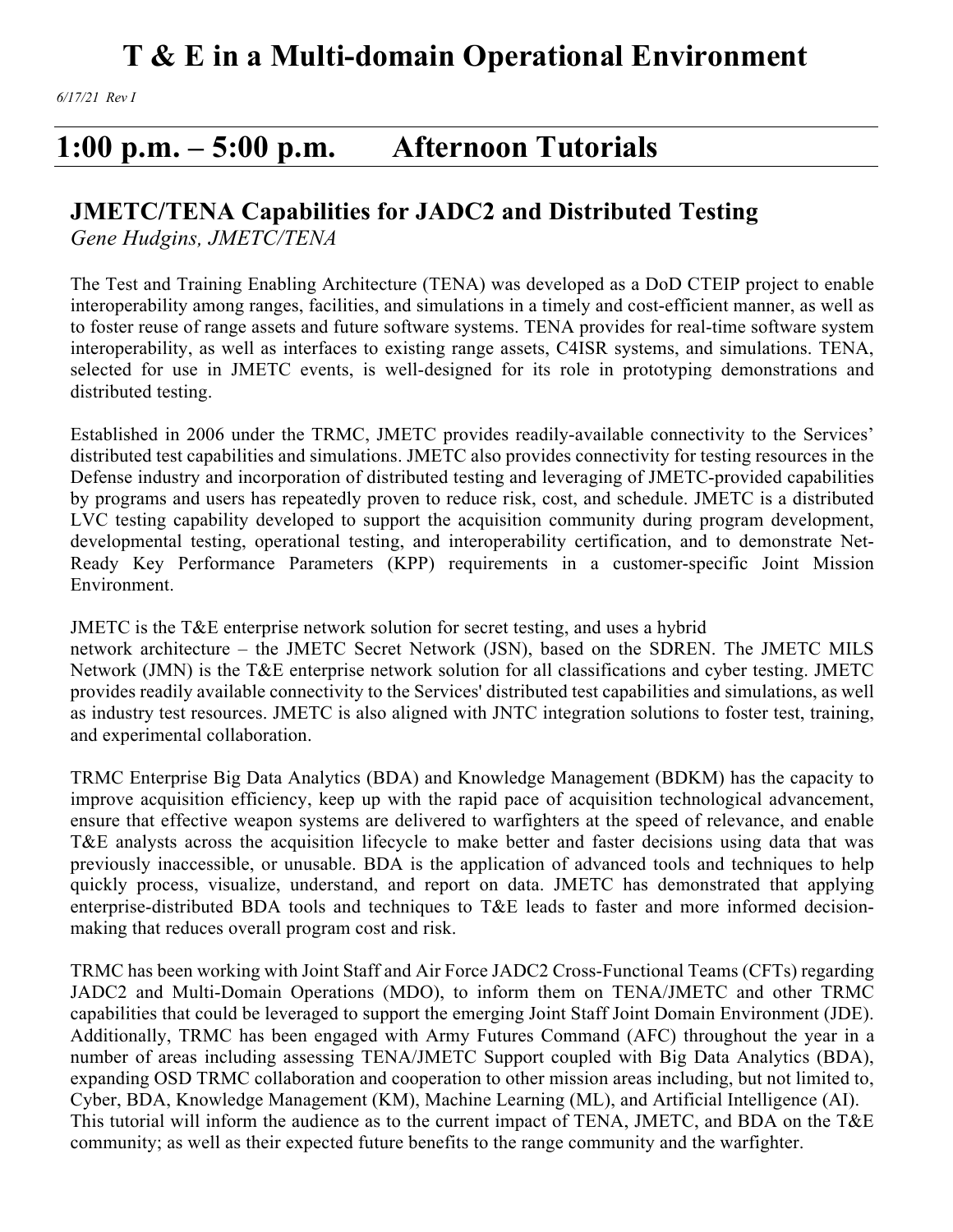*6/17/21 Rev I*

### **Real World Telemetry over IP**

*Gary Thom, Delta Information Systems*

As telemetry ranges are making the move to network centric architectures, it is worth considering the lessons learned over the previous 10 years of designing, installing, troubleshooting and optimizing telemetry data distribution over IP networks. This tutorial will begin with the motivation for moving to Telemetry over IP (TMoIP). It will then provide a basic networking foundation for understanding TMoIP and TMoIP formats. With this basis, we will be able to discuss network design considerations and tradeoffs for a successful TMoIP deployment. Finally, we will present some of the real-world problems and issues that may arise in a TMoIP system and the troubleshooting techniques that can be used to resolve them.

### **T&E as a Part of Agile Development**

*Robin Poston, PhD - System Testing Excellence Program, University of Memphis, and Wayne Dumais - Deputy T&E, Department of Homeland Security (DHS)*

To discuss T&E in support of agile development, we need to explore the sequence of the evolution of the agile methods, rationale for the application of different methods, compare traditional and agile software development approaches, discuss research conclusions regarding the agile method's impact on software performance, review benefits and challenges of agile, and appreciate the fit of agile methods with Systems Acquisition Life Cycle. Furthermore, in this tutorial we will also discuss when to use agile, the role of the tester on agile projects, and various kinds of testing applicable to agile software developments.

Some presentations at the Workshop will be Limited Distribution C and D, which restricts participation in those sessions to U.S. citizens who are employees of the U.S. Federal Government or its contractors (C), or employees of the Department of Defense or its contractors (D). If you do not meet this requirement, you may be unable to attend every session. Attendees without need-toknow may only attend presentations cleared for public release at sessions. Those wishing to attend the Limited Distribution sessions must submit a visit request. **\*\*All visit requests, via JPAS, DISS, or Visit Request letter, must be received by 3 PM MST on or before 9 July 2021**. Instructions for submitting visit requests can be found at www.itea.org. All presentations are cleared for public release unless noted.

#### **14-July Second Day - Plenary Sessions, Technical Sessions, & Exhibits**

- 7:30 a.m. Opening Ceremony: Presentation of Colors National Anthem Mr. Pete Crump – ITEA President
- 7:45 a.m. Welcome: Mr. Charles Garcia, MDO Program Chair & Steve Aragon, White Sands Chapter President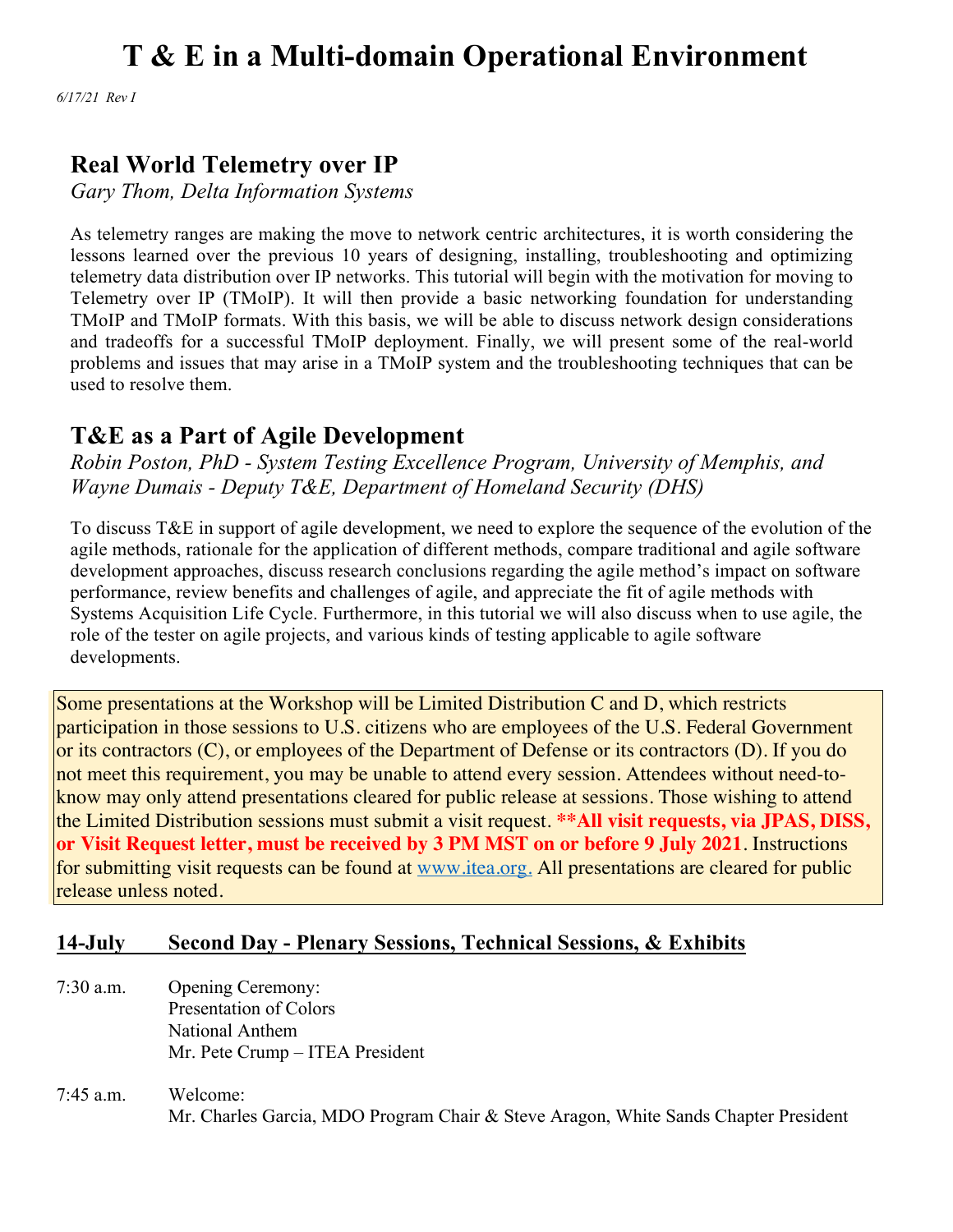*6/17/21 Rev I*

8:00 a.m. Welcome by Brigadier General Eric Little, Commanding General, White Sands Missile Range

8:15 a.m. Keynote Speakers: Dr. Sandra Hobson, (SES), Acting Principal Deputy, DOTE & Mr. Christopher Collins, (SES), Director Developmental Test, Evaluation, and Assessments, OUSD (R&E) - *"Transforming T&E to Adequately Assess Warfighting Capability in a Multi-Domain Operational Environment"*

9:00 a.m. Keynote Speaker: George Rumford, Director (Acting), Test Resource Management Center

#### **9:45 a.m. 30-MINUTE BREAK IN THE EXHIBIT HALL**

| $10:15$ a.m. |  |  |  | Keynote Speaker: Craig Miller, President, Viasat Government Systems |
|--------------|--|--|--|---------------------------------------------------------------------|
|--------------|--|--|--|---------------------------------------------------------------------|

11:00 a.m. Test Resource Management Center (TRMC) Panel: *"Multi-Domain Enterprise Test Infrastructure: Current Efforts and Future Considerations"* Panelists:

- Ø Ryan Norman, TRMC CIO and Deputy, JMETC
- Ø Geoff Wilson, TRMC T&E/S&T Program Manager
- Ø Kenny Sanchez, TRMC C4T Executing Agent, T&E/S&T

#### **12:30 p.m. Lunch Break in the Exhibit Hall**

- 1:30 p.m. Featured Speakers: Christopher Klug, Director, Multi-Domain Test Force, Air Force and Lt Col Michael "Hijack" Fritts, Emerald Flag Founder, All-Domain Test SME/Test Pilot
- 2:30 p.m. Featured Speaker: Paul Mann, (SES) Department of the Navy's, Chief Engineer, DASN (RDT&E)
- 3:00 p.m. Featured Speaker: Rick Quade, (SES), Director for Innovation, Technology Requirements and T&E (N94)

#### **3:30 p.m. 30-MINUTE BREAK IN THE EXHIBIT HALL**

4:00 p.m. Technical Track Sessions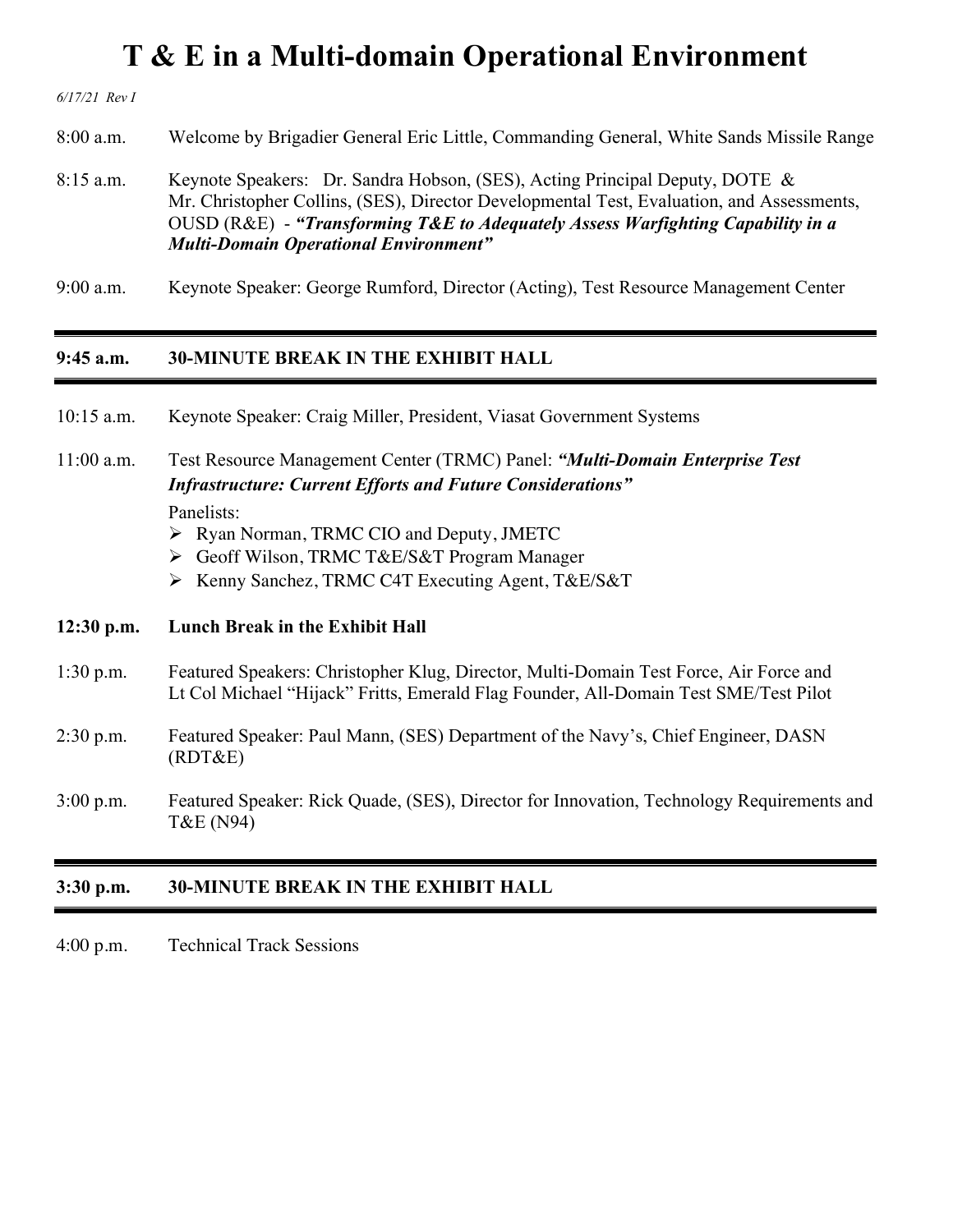*6/17/21 Rev I*

| <b>Chair</b>                                                                                 | <b>Time</b> | <b>Title</b>                                                                                                          | <b>Presenter(s)</b>                                                              |  |
|----------------------------------------------------------------------------------------------|-------------|-----------------------------------------------------------------------------------------------------------------------|----------------------------------------------------------------------------------|--|
| <b>Session 1: Continuous Process Improvement (CPI)</b>                                       |             |                                                                                                                       |                                                                                  |  |
|                                                                                              | 4:00        | How Agile Acquisition supports Continuous<br><b>Processes Evaluation</b>                                              | Robin Poston, PhD, University of<br>Memphis                                      |  |
| <b>Mark</b><br>Kiemele,                                                                      | 4:30        | Lean Six Sigma                                                                                                        | Mark Kiemele, PhD, Air<br><b>Academy Associates</b>                              |  |
| <b>Air Academy</b><br><b>Associates</b>                                                      | 5:00        | Design for Six Sigma                                                                                                  | Mark Kiemele, PhD, Air<br><b>Academy Associates</b>                              |  |
|                                                                                              | 5:30        | Leveraging the CIPP Model to Achieve CPI<br>in T&E and other DoD Applications                                         | Joe Stufflebeam, PhD, TRAX<br>International                                      |  |
| <b>Session 2: DARPA</b>                                                                      |             |                                                                                                                       |                                                                                  |  |
| <b>Colonel</b><br>(USA, Ret)<br><b>Barbara</b><br>Trent,<br><b>COVA</b><br><b>Strategies</b> | 4:00        | <b>Real-time Analytics Fusion for Continuous</b><br><b>LRPF Offensive/Defensive Threat Assessment</b><br>and Response | Gert Berthold & Kevin "Cuz"<br>Cousin, PhD, Cova Strategies,<br>LLC.             |  |
|                                                                                              | 4:30        | <b>Dual-Purpose ISR Analytics Exploitation for</b><br>Offensive/Defensive Multi-Domain<br><i><b>Operations</b></i>    | Gert Berthold & Kevin "Cuz"<br>Cousin, PhD, Cova Strategies,<br>LLC.             |  |
|                                                                                              | 5:00        | Applying Composable Inline Analytics for<br><b>Intelligence Fusion</b>                                                | Gert Berthold & Kevin "Cuz"<br>Cousin, PhD, Cova Strategies,<br>LLC.             |  |
|                                                                                              | 5:30        | Analytics Fusion across Distributed Zones of<br>Security                                                              | Kevin "Cuz" Cousin, PhD & Gert<br>Berthold, Cova Strategies, LLC.                |  |
| <b>Session 3: Software Intensive in support of JADC2</b>                                     |             |                                                                                                                       |                                                                                  |  |
| Jaime Lujan,<br><b>Trideum</b>                                                               | 4:00        | C4ISR and Software Intensive Systems T&E<br>Challenges                                                                | Kenneth Sanchez, Kathy Smith, &<br>Kent Pickett, NAVAIR                          |  |
|                                                                                              | 4:30        | <b>Automation of Legacy Test Systems</b>                                                                              | Dennis Shen & Dontel Newton,<br>Georgia Tech Research Institute                  |  |
|                                                                                              | 5:00        | Synthetic Data Generation to Enable T&E<br>S&T for Big Data Analytics                                                 | Kenneth Sanchez, Kathy Smith, &<br>Kent Pickett, NAVAIR                          |  |
|                                                                                              | 5:30        | New Methods/Products for Comprehensive<br>Analysis of T&E Events; Big Data Analysis<br>for T&E                        | Kenneth Sanchez, Kathy Smith,<br>Kent Pickett, & William Wolfe,<br><b>NAVAIR</b> |  |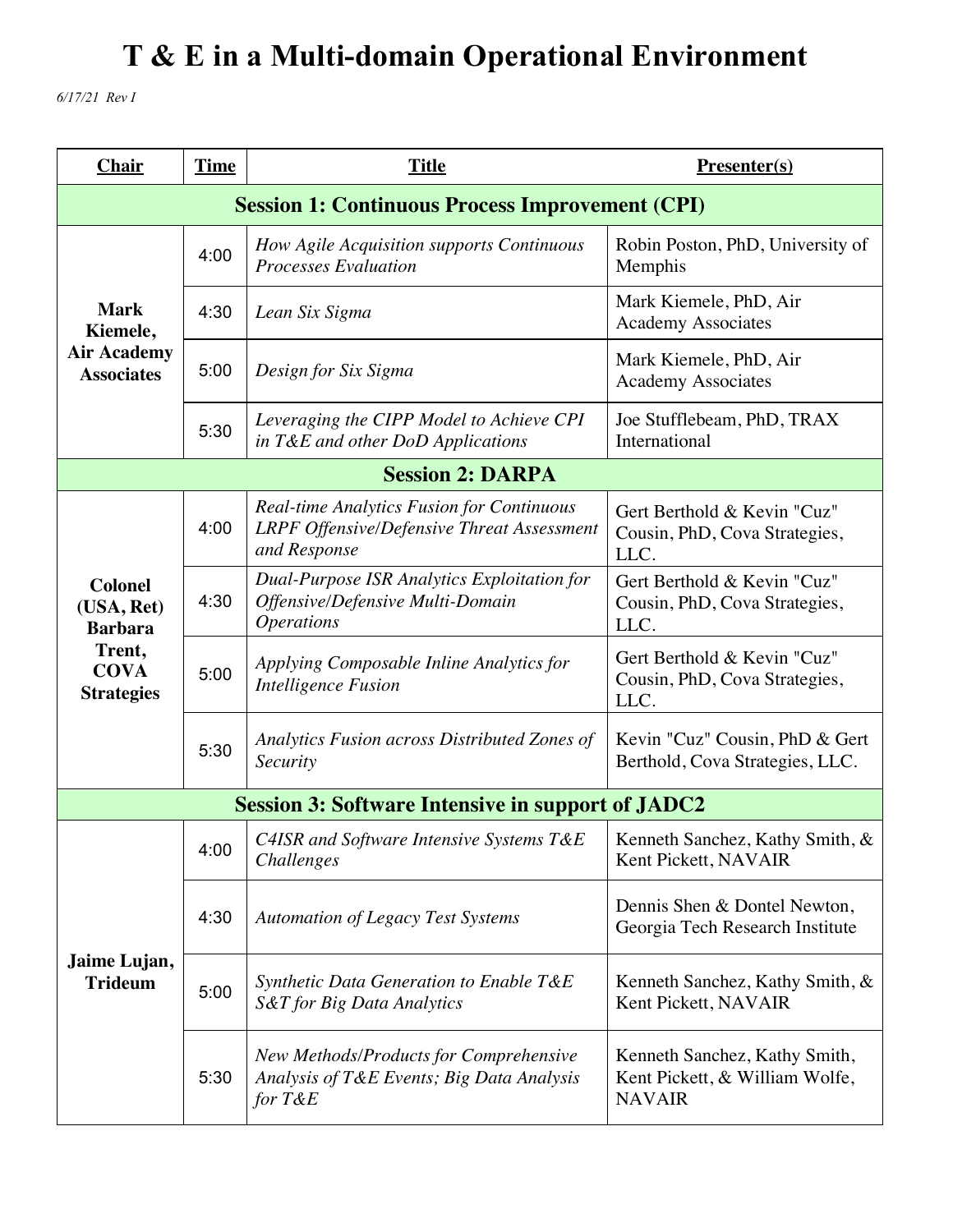*6/17/21 Rev I*

| <b>Session 4: Enabling Technologies</b>                |      |                                                                            |                                                                           |
|--------------------------------------------------------|------|----------------------------------------------------------------------------|---------------------------------------------------------------------------|
| <b>Armando</b><br>Juarez,<br><b>GreyBeard</b><br>Group | 4:00 | The Next Generation DoD Imaging<br>Architecture **Limited D Presentation** | Joe Stufflebeam, Ph.D., TRAX<br>International                             |
|                                                        | 4:30 | <b>Remote Classified Operations</b>                                        | Grant Senn, Southwest Range<br>Services (SRS)                             |
|                                                        | 5:00 | Universal Beam Forming Technologies for<br><b>Telemetry Application</b>    | Dorse DuBois, Mannatek; Anand<br>Kelkar, CDSI; Juan Guadiana,<br>Mannatek |
|                                                        | 5:30 | Coupled Sensor Array System (CSAS)                                         | Jose Mendez, Southwest Range<br>Services (SRS)                            |

#### **6:00 p.m. RECEPTION IN THE EXHIBIT HALL**

#### **15-July Third Day - Plenary Session, Technical Sessions, & Exhibits**

8:00 a.m. Welcome and overview of the day's events by Mr. Charles Garcia – MDO Program Chair

- 8:15 a.m. Featured Speaker: Dr. Randy Garrett (SES), Program Manager for Geospatial Cloud Analytics (GCA) and Multi-Domain Analytics (MDA), DARPA Strategic Technology Office (STO) *"Testing for a New Age of Warfare" - Substantial changes in enemy strategy and tactics as well as changes in the global environment necessitate changes in the DoD response. Testing must respond with new techniques to accommodate more diverse equipment and military doctrine. Testing will also need to be more agile but also more comprehensive. This presentation will provide some ideas on how testing could be enhanced to be even more effective for future conflicts.*
- 9:00 a.m. Featured Speaker: Col. Nick Hague, Director of Test and Evaluation, Space Force

#### **9:45 a.m. 30-MINUTE BREAK IN THE EXHIBIT HALL**

10:15 a.m. Featured Speaker: Gary Anaya, Chief, U.S. Army Fires Center of Excellence /AFC- FCC Capabilities Development & Integration Cell (CDI-Cell) – *"Overview of the PNTAX-2020 Excursion"* **\*\* Limited D Presentation\*\***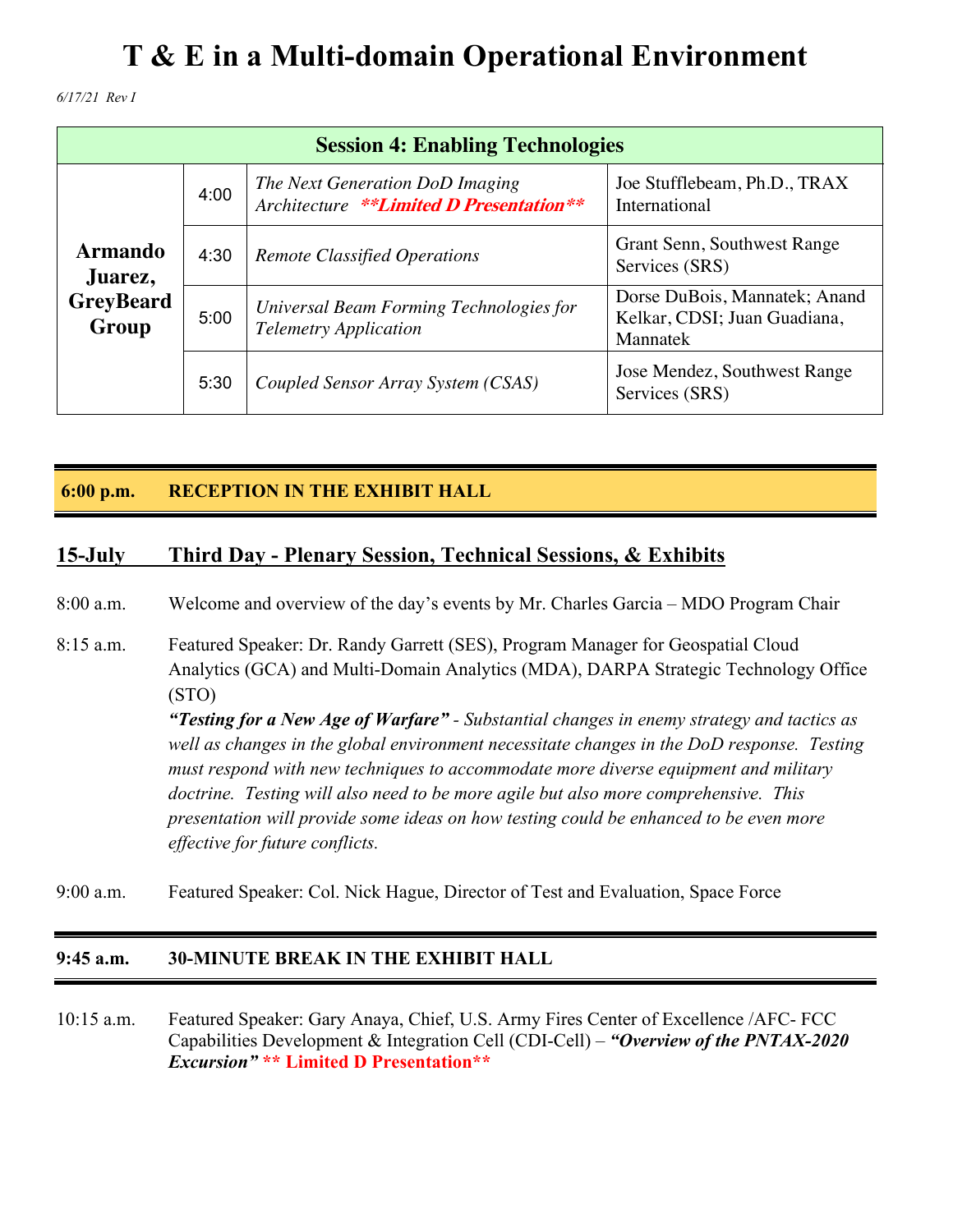*6/17/21 Rev I*

- 10:50 a.m. Keynote Speaker: Col (P) Stephanie R. Ahern, Director of Concept, Army Futures Command, Future Concepts Center
- 11:30 a.m. Featured Speaker: Col. Adam Butler, Deputy Commander, Joint Modernization Command, Army Futures Command
- **12:00 p.m. Lunch Break in the Exhibit Hall**

#### 1:00 p.m. **Panel: University Showcase – Supporting JADC2**

- Ø Machine & Deep Learning at NMSU: Application to Space Weather by Laura Boucheron, PhD, Associate Professor, Klipsch School of Electrical and Computer Engineering, **NMSU**
- Ø Human Capital Development for Systems and Mission Engineering Contexts: Leveraging UTEP's IMSE department by Ms. Shani Rivera, Research Assistant University of Texas at El Paso
- Ø Physical Science Laboratory's (PSL) CREW Apprenticeship Program by Marcella Shelby, PhD, Strategic Initiatives Officer, PSL, New Mexico State University
- 2:15 p.m. Featured Speaker: Jerry Tyree, Deputy Test Center Commander, White Sands Missile Range – *"MRTFB Support of JADC2"*

#### **3:00 p.m. 30-MINUTE BREAK IN THE EXHIBIT HALL**

#### 3:30 p.m. Technical Track Sessions

| <b>Chair</b>                        | <b>Time</b>                                     | <b>Title</b>                                                                                      | $Presenter(s)$                                                                                                               |  |  |
|-------------------------------------|-------------------------------------------------|---------------------------------------------------------------------------------------------------|------------------------------------------------------------------------------------------------------------------------------|--|--|
|                                     | <b>Session 5: Tools for Distributed Testing</b> |                                                                                                   |                                                                                                                              |  |  |
|                                     | 3:30                                            | Employing a CLONE to Enhance JADC2<br><b>Testing</b>                                              | CAPT Jeff Hoyle (USN, Retired),<br>Rajive Bagrodia, PhD, Jeff<br>Weaver, PhD & Lloyd Wihl,<br>Scalable Networks Technologies |  |  |
| Joe<br>Bullington,<br><b>Jacobs</b> | 4:00                                            | Development and Testing of Navy Torpedoes<br>in a Full Fidelity Simulated Undersea<br>Environment | Carlos Godoy, Kenneth Sanchez,<br>Kent Pickett, Kathy Smith,<br><b>NAVAIR</b>                                                |  |  |
|                                     | 4:30                                            | Continuous, Scaled and Agile Security<br>Analysis of Web Application Code                         | Steve Seiden, Acquired Data<br>Solutions                                                                                     |  |  |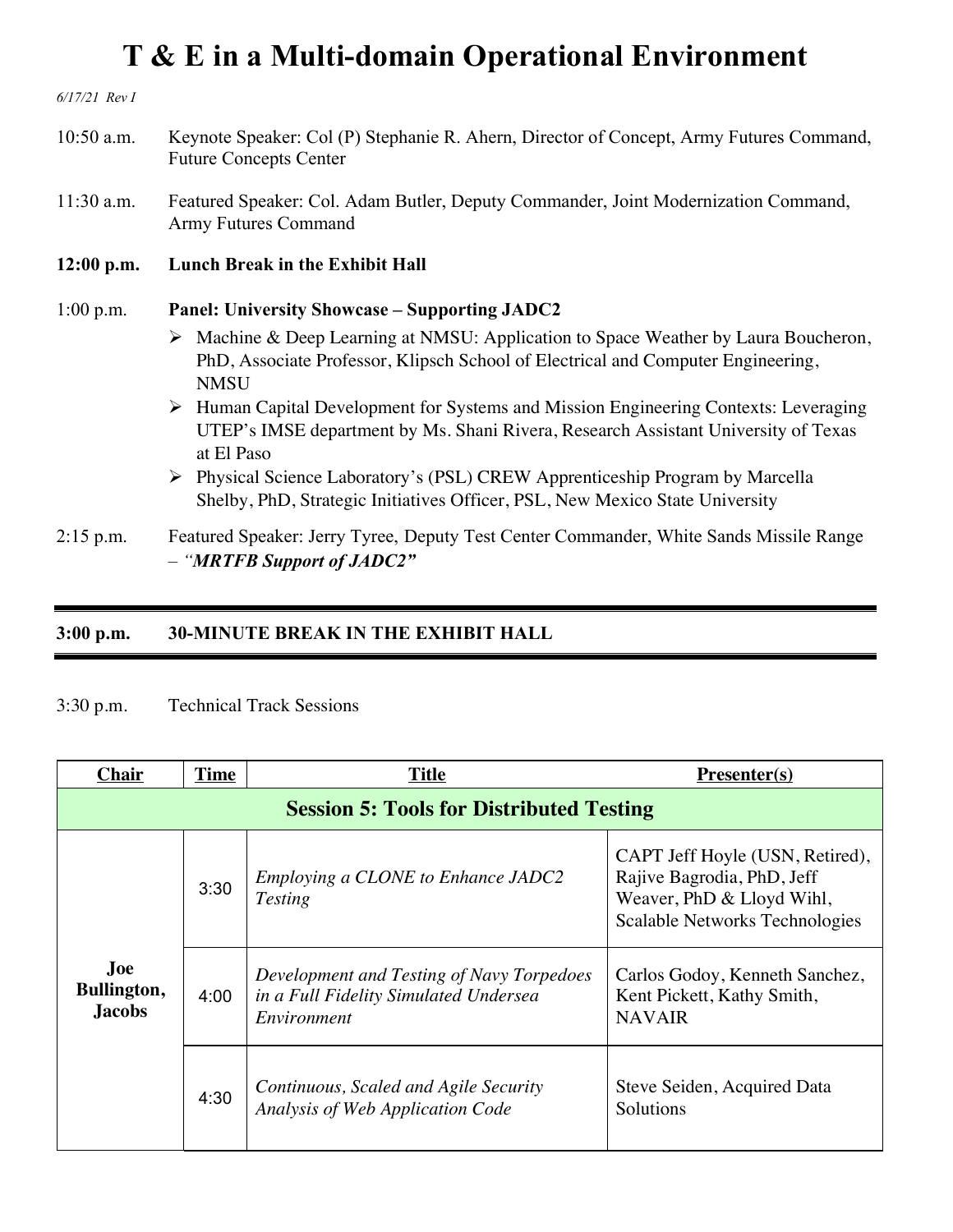*6/17/21 Rev I*

| <b>Session 6: University Showcase - Supporting JADC2</b>                                                          |      |                                                                                                                                      |                                                                                                                                                    |
|-------------------------------------------------------------------------------------------------------------------|------|--------------------------------------------------------------------------------------------------------------------------------------|----------------------------------------------------------------------------------------------------------------------------------------------------|
| Richard O.<br>Martinez,<br><b>GreyBeard</b><br>Group                                                              | 3:30 | Deep Learning for Verification of Electronic<br>Warfare Techniques                                                                   | Caleb Story & Jerrik Waugh,<br>Physical Science Laboratory, New<br>Mexico State University                                                         |
|                                                                                                                   | 4:00 | Hot Fire Test in a Reaction Control Engine<br>and Throttleable Engine                                                                | Omar Vasquez, UTEP                                                                                                                                 |
|                                                                                                                   | 4:30 | <b>Function Level ROP Gadget Survival Using</b><br><b>Compiler-Based Software Diversification</b>                                    | David Reyes, UTEP                                                                                                                                  |
|                                                                                                                   | 5:00 | The Data Acquisition System for a 1 MW<br>Combustor                                                                                  | Md Mohieminul I. Khan, UTEP                                                                                                                        |
| <b>Session 7: Directed Energy</b>                                                                                 |      |                                                                                                                                      |                                                                                                                                                    |
| <b>Mark</b><br>Henderson,<br><b>Blue Halo</b>                                                                     | 3:30 | Directed Energy Weapon Test & Evaluation<br>in a Relevant Multi-Domain Operational<br><b>Environment ** Limited D Presentation**</b> | Nathaniel C. Charles, Francis<br>Check & Stephen Lenart, TRAX<br>International; Filberto Macias,<br>White Sands Center; Gustavo L.<br>Sierra, ATEC |
|                                                                                                                   | 4:00 | Design and development of a beam profiling<br>system for range testing of 150 kW class laser<br>systems ** Limited C Presentation**  | James Luke, PhD, BlueHalo                                                                                                                          |
|                                                                                                                   | 4:30 | Mobile Laser Integrated Diagnostic Suite<br>(LIDS) Program Update<br><b>** Limited C Presentation**</b>                              | Milan Buncick, PhD, BlueHalo                                                                                                                       |
|                                                                                                                   | 5:00 | <b>HPM</b> Sensor on Instrumented sUAS Update<br><b>** Limited A/Open Presentation**</b>                                             | Mark Henderson, BlueHalo                                                                                                                           |
| <b>Session 8: Intellectual Property Considerations for Technology Developed with</b><br><b>Government Funding</b> |      |                                                                                                                                      |                                                                                                                                                    |
|                                                                                                                   | 3:30 | Patents                                                                                                                              | Kevin Soules, Loza & Loza, LLP                                                                                                                     |
| Kevin<br>Soules,<br>Loza &<br>Loza, LLP                                                                           | 4:00 | Copyrights                                                                                                                           | Kevin Soules, Loza & Loza, LLP                                                                                                                     |
|                                                                                                                   | 4:30 | The Bayh-Dole Act                                                                                                                    | Cameron Smith, Texas Tech                                                                                                                          |
|                                                                                                                   | 5:00 | <b>Monetization Strategies for Federally Funded</b><br><b>Innovations</b>                                                            | William "Hutton" Jones, Texas<br>Tech                                                                                                              |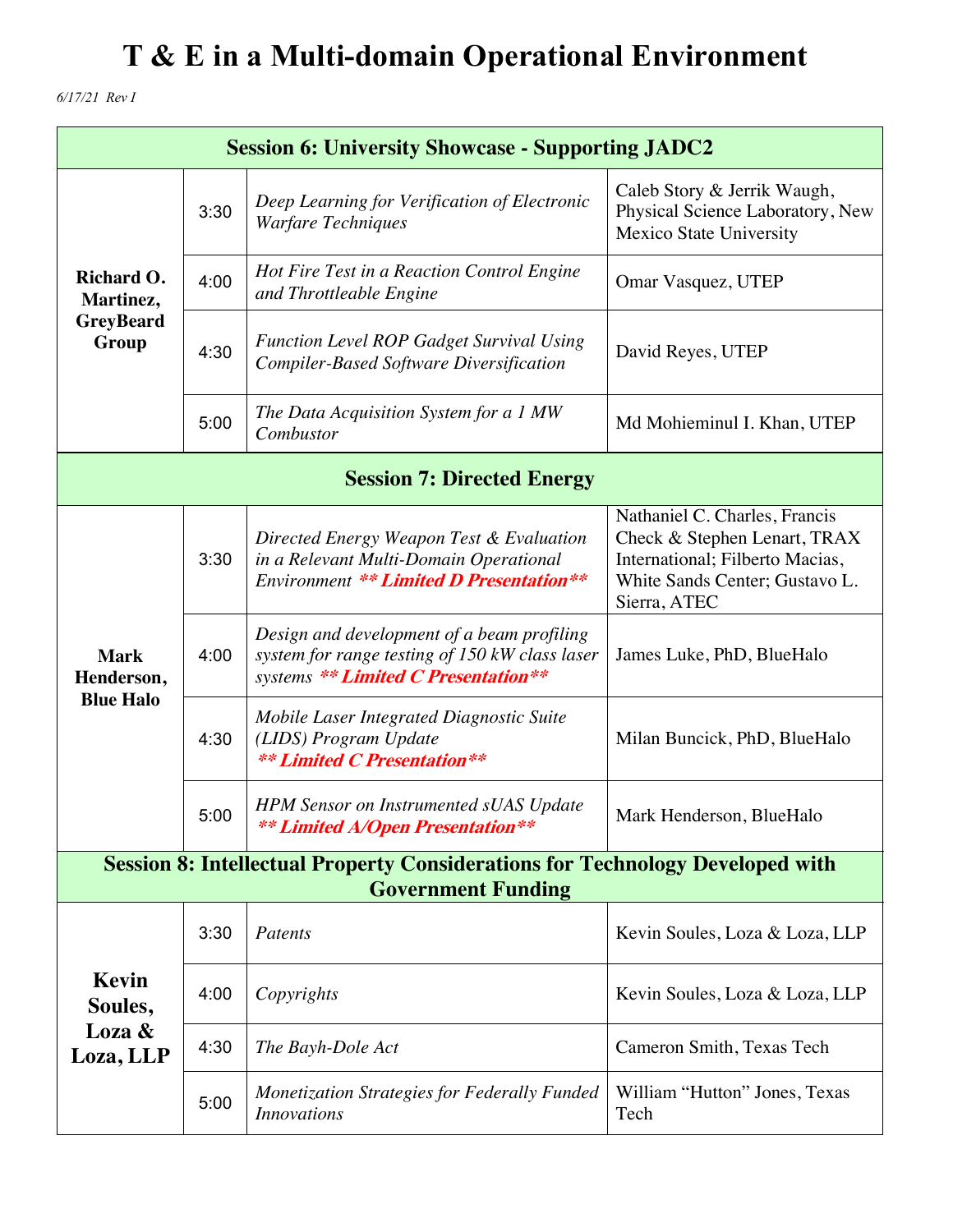*6/17/21 Rev I*

| <b>Session 9: Technology in Support of Operational Planning</b> |      |                                                    |                                       |
|-----------------------------------------------------------------|------|----------------------------------------------------|---------------------------------------|
| Michael T.<br>McCarthy,<br>Army                                 | 3:30 | Infrastructure as Code                             | Will Lester, Nextech Solutions        |
|                                                                 | 4:00 | Multi-Tethered BackHaul System (MTBS)              | Kristopher Nagy, Nextech<br>Solutions |
| <b>Futures</b><br><b>Command</b>                                | 4:30 | Risk Management Framework as a Service<br>(RMFaaS) | Kristopher Nagy, Nextech<br>Solutions |
|                                                                 | 5:00 | Accelerate Through your PACE Plan                  | Vivian Richards, Splunk, Inc.         |

#### **Exhibit Hall Hours**

Tuesday, July  $13<sup>th</sup> - 8:00am - 5:30pm$ , Exhibitor Set-up Wednesday, July  $14<sup>th</sup> - 9:00$ am – 6:00pm (Networking Reception 6:00-8:00pm) Thursday, July  $15<sup>th</sup> - 9:00am - 4:00pm$ Thursday, July  $15<sup>th</sup> - 4:00pm - 8:00pm$ , Exhibitor Move-out

#### **Host Hotel**

Radisson Hotel El Paso Airport 1770 Airway Blvd. El Paso, TX 79925 Phone: 915-772-3333

ITEA is pleased to offer a special below government per diem rate of **\$98 per night.** This property is the host hotel and when making your reservation you must indicate you are with the ITEA workshop. To receive the special rate call 915-772-3333 or click the Radisson link above to book your reservation by **June 21, 2021. Be sure to use group code ITEAW for \$98 rate.**

#### **Program Planning Committee** (MDO@itea.org)

Program Chair: Charles Garcia – GreyBeard Group Technical Co-Chairs: Steve Aragon – BlueHalo & Richard Martinez – GreyBeard Group IT/AV Co-Chairs: Armando Juarez – GreyBeard Group & Carlos Maez - SRS Exhibits and Sponsorships: Lena Moran – 951-219-4817, Lena@itea.org Security (Visitor Requests): Anahi Mancha, anahi.l.mancha.ctr@mail.mil Registration: info@itea.org or 703-631-6220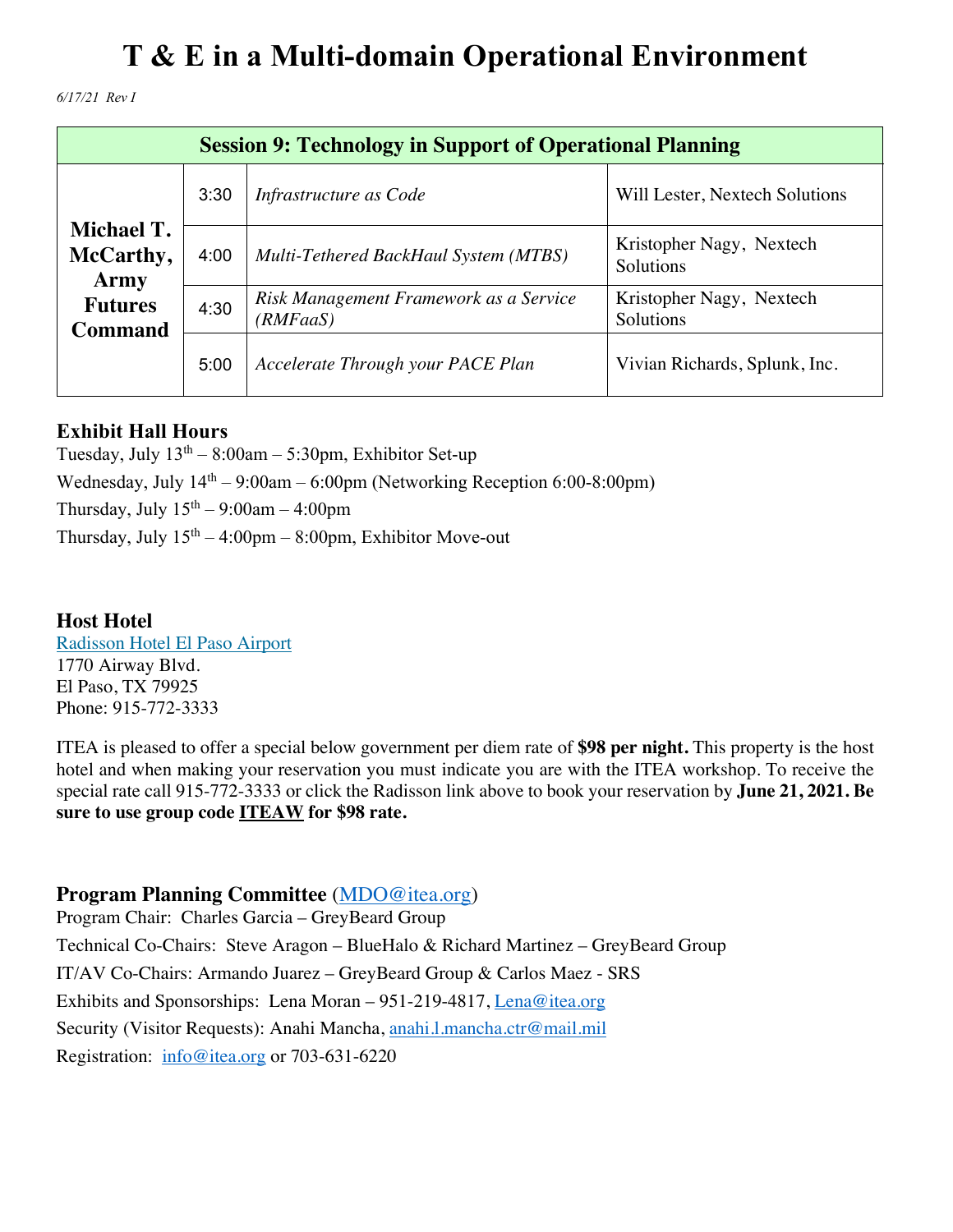*6/17/21 Rev I*

### **Technical Track Session Abstracts**

#### *Accelerate Through your PACE Plan*

Vivian Richards, Splunk, Inc.

Integrated Joint, NATO, and Allied Forces Partner Nations (PN) solutions are needed to address the integration of cyber operations, electronic warfare, and signals intelligence analysis, exploitation, and dissemination for cooperative intelligence sharing, security assistance and operations. Novel solutions are desired that support the rapid and effective interoperability of US military technologies (inclusive of government developed and commercially available technologies), systems, and processes with NATO and PN's capabilities to deliver common- systems (and system-of-systems architectures). The solutions must provide integrated, interoperable, timely, and affordable capabilities, across the various zones of security, that promote decisive action supporting Joint, coalition and multinational military operations.

The Correlation Enhanced Understanding System (COEUS) provides an intelligent data pipeline component for understanding and enriching data which crosses multiple security zones. Data transformation algorithms allow the data to be readily compressed and processed at an intermediate representation without loss of context across an array of additional analytic and data processing technical components using open data exchange standards. Not only does this pre-processing of raw data streams into vectors provide a reduction in effective bandwidth for data transfer and end-point data stream processing; it allows for the use of a common C4ISR/C5ISR system configuration across Joint, NATO and PN forces with common operational, sustainment, and training requirements for efficient and consist information sharing and operations. While the system may be common across the forces, the fidelity of the analytics, results and levels of confidence are reflective of the level of information afforded to a security zone; e.g., all forces can share Open Source and Publicly Available Information (PAI) and unclassified information, but PN, NATO and US information sharing security protocols dictate how data vectors may be utilized across security guards, zones of security and as data inputs to analytics and the C5ISR system. Operational applications of this prototype will be explored.

#### *Analytics Fusion across Distributed Zones of Security*

Kevin "Cuz" Cousin, PhD, and Gert Berthold, Cova Strategies, LLC.

Integrated Joint, NATO, and Allied Forces Partner Nations (PN) solutions are needed to address the integration of cyber operations, electronic warfare, and signals intelligence analysis, exploitation, and dissemination for cooperative intelligence sharing, security assistance and operations. Novel solutions are desired that support the rapid and effective interoperability of US military technologies (inclusive of government developed and commercially available technologies), systems, and processes with NATO and PN's capabilities to deliver common- systems (and system-of-systems architectures). The solutions must provide integrated, interoperable, timely, and affordable capabilities, across the various zones of security, that promote decisive action supporting Joint, coalition and multinational military operations.

The Correlation Enhanced Understanding System (COEUS) provides an intelligent data pipeline component for understanding and enriching data which crosses multiple security zones. Data transformation algorithms allow the data to be readily compressed and processed at an intermediate representation without loss of context across an array of additional analytic and data processing technical components using open data exchange standards. Not only does this pre-processing of raw data streams into vectors provide a reduction in effective bandwidth for data transfer and end-point data stream processing; it allows for the use of a common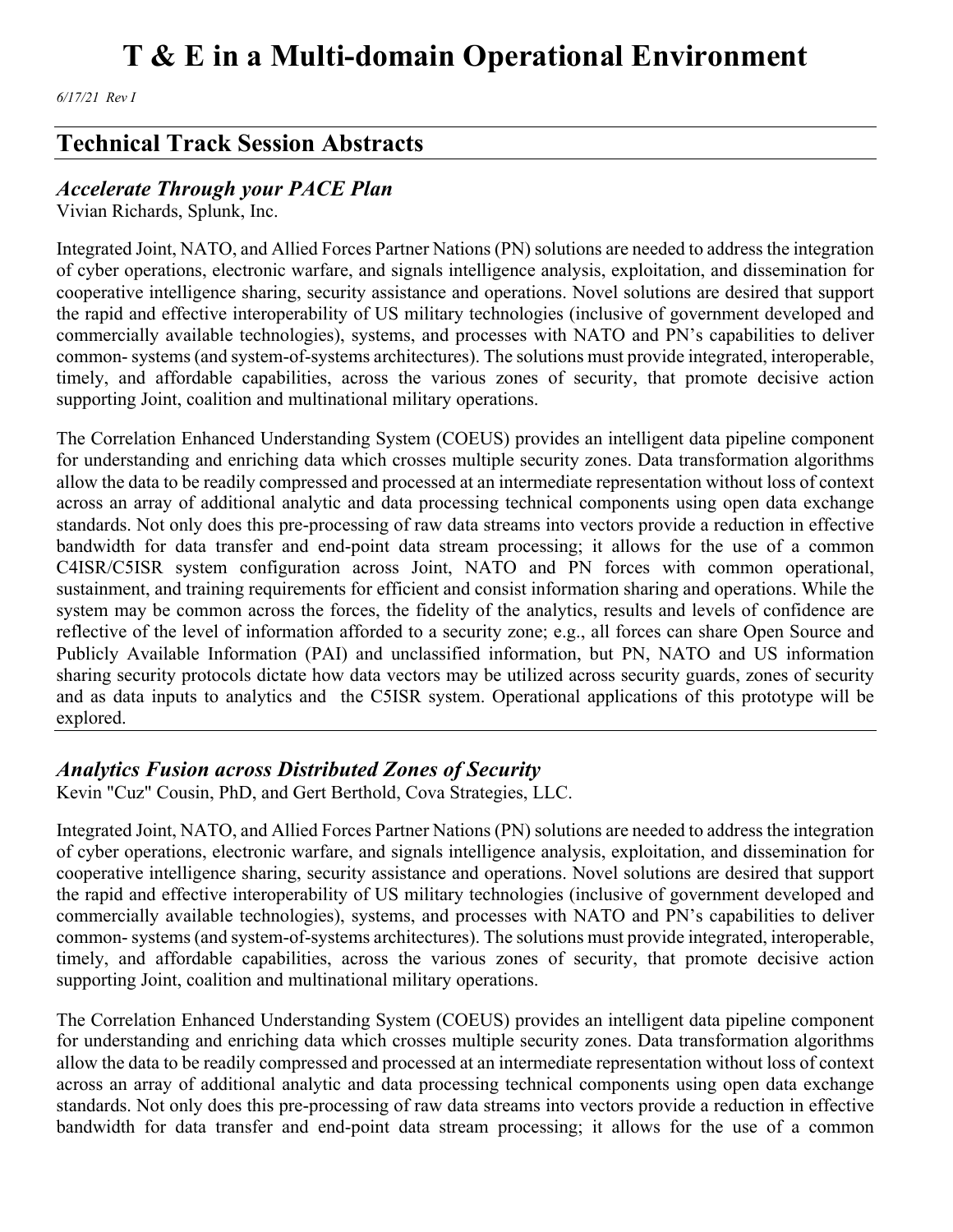*6/17/21 Rev I*

C4ISR/C5ISR system configuration across Joint, NATO and PN forces with common operational, sustainment, and training requirements for efficient and consist information sharing and operations. While the system may be common across the forces, the fidelity of the analytics, results and levels of confidence are reflective of the level of information afforded to a security zone; e.g., all forces can share Open Source and Publicly Available Information (PAI) and unclassified information, but PN, NATO and US information sharing security protocols dictate how data vectors may be utilized across security guards, zones of security and as data inputs to analytics and the C5ISR system. Operational applications of this prototype will be explored.

#### *Applying Composable Inline Analytics for Intelligence Fusion*

Gert Berthold & Kevin "Cuz" Cousin, PhD, Cova Strategies, LLC.

To counter malign activities in complex, multiethnic, contested spaces. Information Operations (IO) teams must assess the information environment, draw conclusions, and present relevant assessments to supported elements to make sound decisions and take targeted actions faster than the adversary. The modern interconnected electronic world provides vast amounts of raw data that can provide the basis for IO assessments. Presently, getting access to the broadest spectrum of available data (PAI feeds or government owned) and sifting through that data to find, interpret, assess, and present usable information is a time consuming, labor intensive effort. Operators need an organic and rapid ability to find, curate, refine, analyze, and present information from select local, topical, or global strategic conversations to enable responsive and decisive actions.

IO requirements, across the corpus of available text and multimedia (audio, images, video), include rapidly delineating appropriate conversations along with the identification of different competing narratives within the larger conversation, the primary influencing agents for these respective narratives, as well as any artificial manipulation of the conversation through bots, trolls, astro-turfing campaigns, etc. While ingest and storage requirements vary by organization and mission intent, the common framework consists of the identification of potential sources; ingest from available sources; enrichment and data fusion; analytics processing for the generation of Situation Awareness, insights, and the analyzing of behaviors and situations that can lead to preempting threats, attacks, system failures; and the visualization of the results for decision support, within a set of tools and user interface(s).

Concept Maniac (Media Analytics for Information Operations Activities) outlines an approach to fulfill the Publicly Available Information (PAI) Find, Identify/Interpret, Assess/ Understand and Present capability using intelligent ingest, advanced algorithms and machine learning, and a range of visualization tools to provide Information Operations and data-driven intelligence. This prototype uses composed inline analytic pipelines to continuously identify, ingest and transform relevant sources into a common operating picture of SA and higher levels of situational understanding of the potential inquiry space, including potentially deep insight on conversations, entities, groups, relationships, patterns of life, behavioral characterizations and anomaly detection & alerting on conditions, behaviors and potential precursors not otherwise seen. This body of continuously updated information is accessed, extracted, and made available to all echelons through a tailorable, gaming influenced User Interface (UI) for data inquiry and decision support. Maintaining analytics pipelines independent of UI generated inquires/analyses speeds responsiveness, and thoroughness while also enabling automated notification of changes posted to the original analyst's inquiry for more complete assessment and decision making.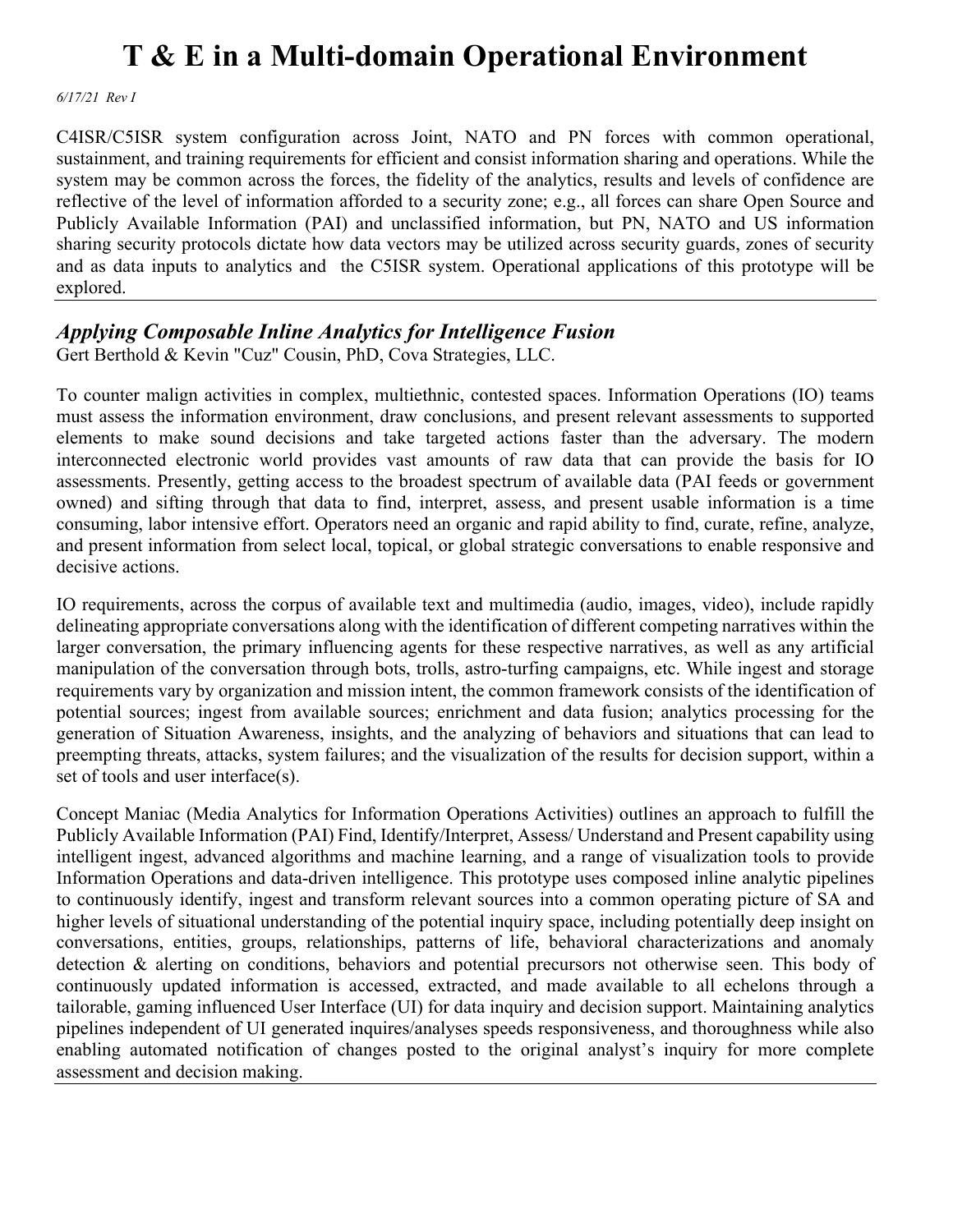*6/17/21 Rev I*

#### *Automation of Legacy Test Systems*

Dennis Shen & Dontel Newton, Georgia Tech Research Institute

While an automated testing environment can provide consistent, reliable, and efficient testing capabilities, adapting legacy test environments to include automation presents unique challenges to overcome.

One challenge is maintaining user confidence in the provided test environment. With legacy systems, users have high familiarity and confidence in the system as is. Any changes that are made must be implemented in a way that the user has the same confidence in the new automated test environment that they had with the original legacy test environment. These automated systems also, require the proper training to yield valid results. If the end-user decides the automated test environment is too difficult to learn, they may be reluctant to adopt it deciding instead to continue to rely on the manual methods.

Another challenge is designing an automated test environment around the legacy system. Many of these legacy systems were not initially designed with automation in mind. A complete redesign is typically cost prohibitive, and as often is the case with hardware-in-the-loop testing, a non-starter due to the investment that has already been made in building the legacy test environment. Another aspect of this challenge is how to approach tasks that require user input, e.g. pushing a button or turning a knob. The automated test solution must be able to address this part of the challenge. This directly ties into the user confidence as any large scale changes will also affect the overall user confidence in the automated test system.

All of these challenges can be addressed so that the automated system inspires the same confidence and meets the end user needs. As much as possible, existing components should be reused or adapted. Users are already familiar with these components and have confidence that generated results are valid. To aid in this effort, a decision must be made to build automation into these components, or to use another library to drive the automation capabilities. As long as the same user interfaces and components are maintained, users will have the same confidence they had with the legacy test environment. Automated testing has many benefits to the end user but care must be taken so that the user is still comfortable and confident in using a testing environment that has been automated.

#### *C4ISR and Software Intensive Systems T&E Challenges*

Kenneth Sanchez, Kathy Smith, & Kent Pickett, NAVAIR

As stated in the National Defense Strategy: Investments in Command, Control, Communications, Computers and Intelligence, Surveillance, and Reconnaissance (C4ISR) will prioritize developing resilient, survivable, federated networks and information ecosystems from the tactical level up to strategic planning. Investments will also prioritize capabilities to gain and exploit information, deny competitors those same advantages, and enable us to provide attribution while defending against and holding accountable state or non-state actors during cyberattacks. Information is now considered by many as a domain right next to cyber, space, land, sea, and air. C4T TTA will invest in new T&E technologies with the application of autonomy, artificial intelligence, and machine learning, including rapid application of commercial breakthroughs, to revolutionize the way we test and evaluate warfighter acquisition systems.

Communications capabilities of warfighting systems are becoming more agile and complex with new requirements and initiatives, such as: military tactical application of Software Defined Radios (SDR), the Air-Sea Battle concept in a sophisticated Anti-Access/Area Denial (A2/AD) environment, future Joint Aerial Layer Networks, and the Moving Target Defenses (e.g. polymorphic networks).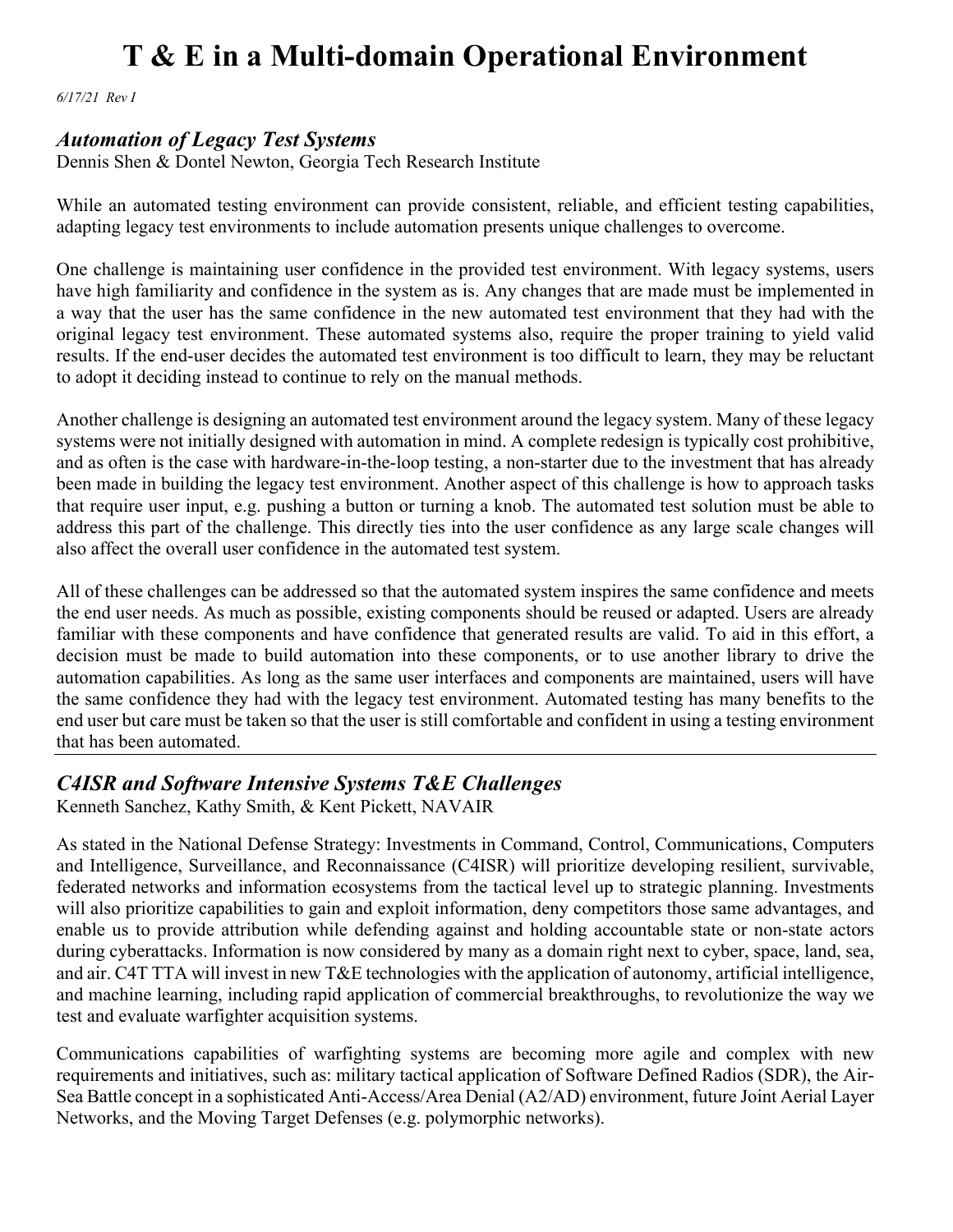*6/17/21 Rev I*

Warfighting systems (e.g. Distributed Common Ground System) are employing (utilizing or generating) datato-decision and big data capabilities within a cloud environment. This presents new challenges for T&E to assess these platforms. For C4I systems, the trend is accelerating in the three "V" dimensions of big data:

- Velocity increases requirements for Test Data-to-Decisions to operate in real-time processing.
- Variety increases requirements to process many types of structured (Variable Message Format), semi structured (Link 16), and unstructured (voice, chat, video) data.
- Volume increases requirements to process larger and larger amounts of data (e.g. petabytes).

As you accelerate down these V dimensions, the warfighter systems are incorporating complex underlying new IT infrastructure that must be tested. These advanced IT infrastructures include cloud technologies that can have massive parallel file systems, distributed SQL and NoSQL databases, basic and advanced analytics and custom applications, and virtualization technologies.

New C4I systems must be tested in the volume designed to handle in wartime operations. Adaptable technologies are required to utilize a synthetic battlespace environment to augment the open-air range with vast simulated areas, frequency ranges, and transmitter entities for T&E in Contested/Dense communications environments. This would provide opportunities to test C4I systems under realistic controlled conditions: what-if scenarios, test pre-runs, and link analysis test planning to maximize the value of field testing and expand its scope. C4T has identified three key technology domains: Live and Simulated, Big Data Analytics, and Automated Software Testing.

Live and Simulated methods are required to replicate the more complex and distributed systems environments of today and tomorrows warfighting systems. Live and simulated entities (modeling and simulation) provide for more thorough joint mission context platform T&E.

#### *Continuous, Scaled and Agile Security Analysis of Web Application*

Steve Seiden, Acquired Data Solutions

HTTP is the language of the web, powering traditional page servers, API back-ends and IOT/OT assets. The source code footprint of web applications is growing exponentially as HTTP endpoints proliferate in the cloud, the enterprise, and in manufacturing and critical infrastructure. There is explosive growth in the number of micro-controllers that drive IOT (and IIOT) devices and many of these devices are connected to the outside world via HTTP. While the web's footprint is growing by orders of magnitude, trends in agile software development are accelerating the rate of change of the underlying source code. This acceleration of software change is driven by DevOps and ever-shrinking release cycles. Continuous, automated testing of code quality for functional features is a maturing field due to the mass adoption of DevOps practices, but security testing is often absent or is performed using slow, manual methods. DevSecOps will rely on the ability to automate, distribute and orchestrate headless test processes that include security analysis. These processes will need to examine web endpoints for black box vulnerabilities and hidden attack surface (entry points) during repeated software build/test cycles. Assert Security will describe the design principles, architecture and operation of distributed security testing of web endpoints to achieve continuous monitoring that fits cleanly into the DevOps model of rapid development.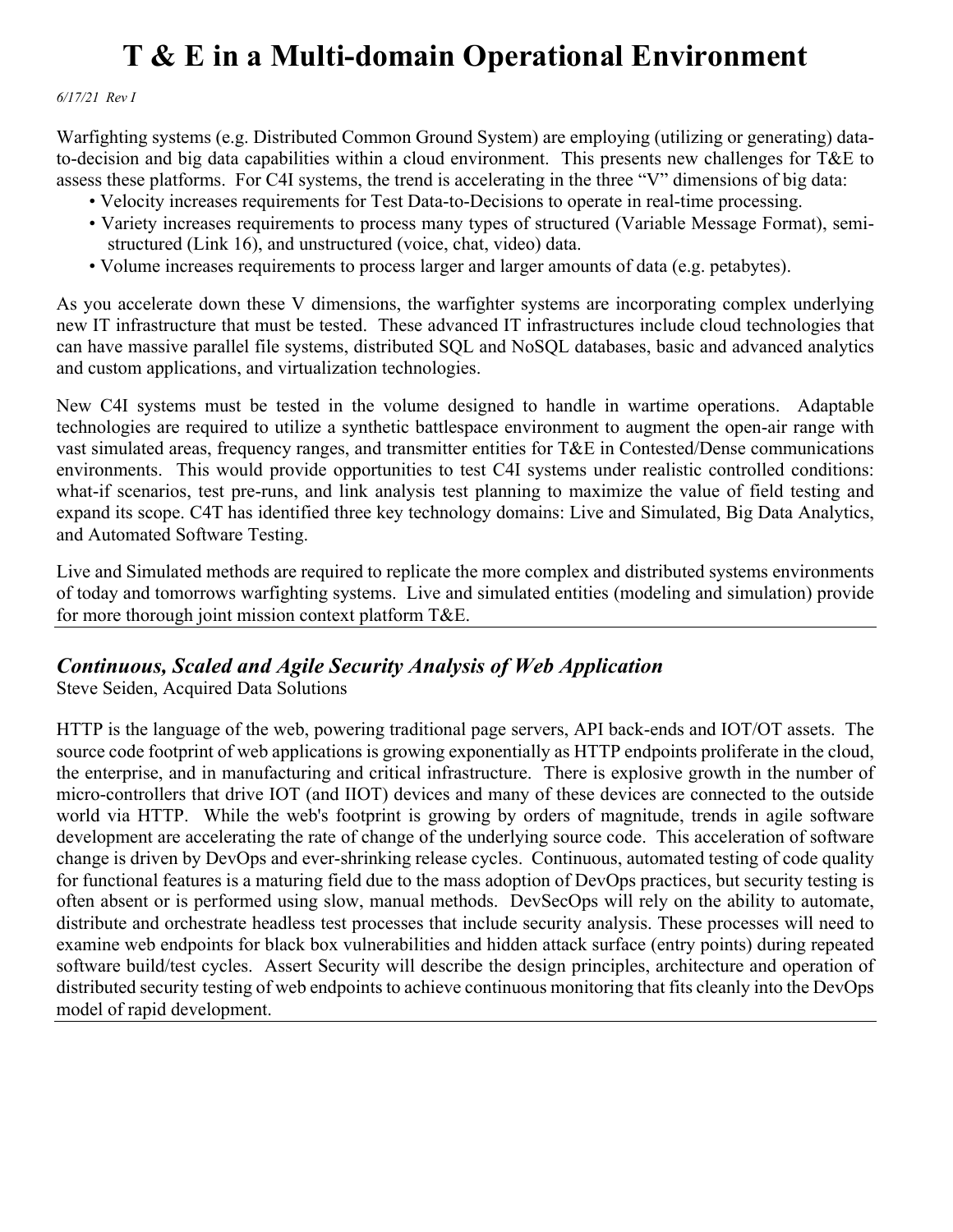*6/17/21 Rev I*

#### *Copyrights*

Kevin Soules, Loza & Loza, LLP

Copyrights don't just protect the painting on your wall. Copyrighted software is a key component of any intellectual property portfolio. In this segment, we will discuss high level ownership issues associated with software development, particularly when the software is developed under government contract.

### *Coupled Sensor Array System (CSAS)*

Jose Mendez, Southwest Range Services (SRS)

WSMR will utilize this Coupled Sensor Array System as a way to provide wide-beam horizontal and vertical coverage. The CSAS will support testing scenarios requiring collecting telemetry data of up to 12 radio frequencies from multiple objects simultaneously. The CSAS will accomplish this by utilizing a combination of eight horn antennas, signal-to-noise-ratio (SNR) polling Sensor and three quad data receivers.

All equipment has been be carefully selected through test and analysis to provide the required horizontal and vertical coverage and data process. The SNR polling sensor is the brains of the coupled sensor array solution responsible for processing all of the antenna RF inputs and selecting and routing the highest RF (SNR) value from each of the designated mission frequencies (a minimum of 12 frequencies) to the appropriate telemetry receiver.

### *Deep Learning for Verification of Electronic Warfare Techniques*

Caleb Story & Jerrik Waugh, Physical Science Laboratory, New Mexico State University

Testing and Evaluation (T&E) of air defense radar systems is imperative to maintain battlefield superiority. Part of the T&E process is testing the radar against validated electronic attack (EA) threat techniques. T&E EA threat developers are responsible for creating threat representative systems that are capable of exposing allied systems to EA threats that would be seen on the battlefield. The techniques and waveforms to be used are verified and validated by a validating authority prior to the threat system being utilized in the test to ensure the systems under test (SUT) are being evaluated accurately and correctly.

Once the systems are in flight, operation typically comes down to the pilot activating certain modes on the EA system at specific times or locations for repeatable expose of the SUT to the specific EA technique. The issues become, at this point, whether the EA system was working as it was supposed to or did something fail in flight. Employment of an EA technique verification system based on deep learning models can help to minimize the uncertainty of the proper operation of the EA system.

Employment of deep learning models in an EA system can be challenging due, in part, to the vast amounts of data needed to train the model(s). The probability of an EA system encountering a sensor using signals unknown to the model is high and can inhibit system efficacy. The approach we are undertaking to use the capabilities of deep learning models avoids a portion of this issue as we are using them to verify the output of EA system based on known modes of operation that are trained ahead of the test event.

As developers of the T&E EA threat system, the techniques to be employed in the test are known ahead of time and can be used to create and collect the data necessary to be used for model training and validation. Once the model is trained, it can then be employed in the high performance data collection system used specifically for EA verification to identify when and where the EA technique was enabled and for how long it was in use.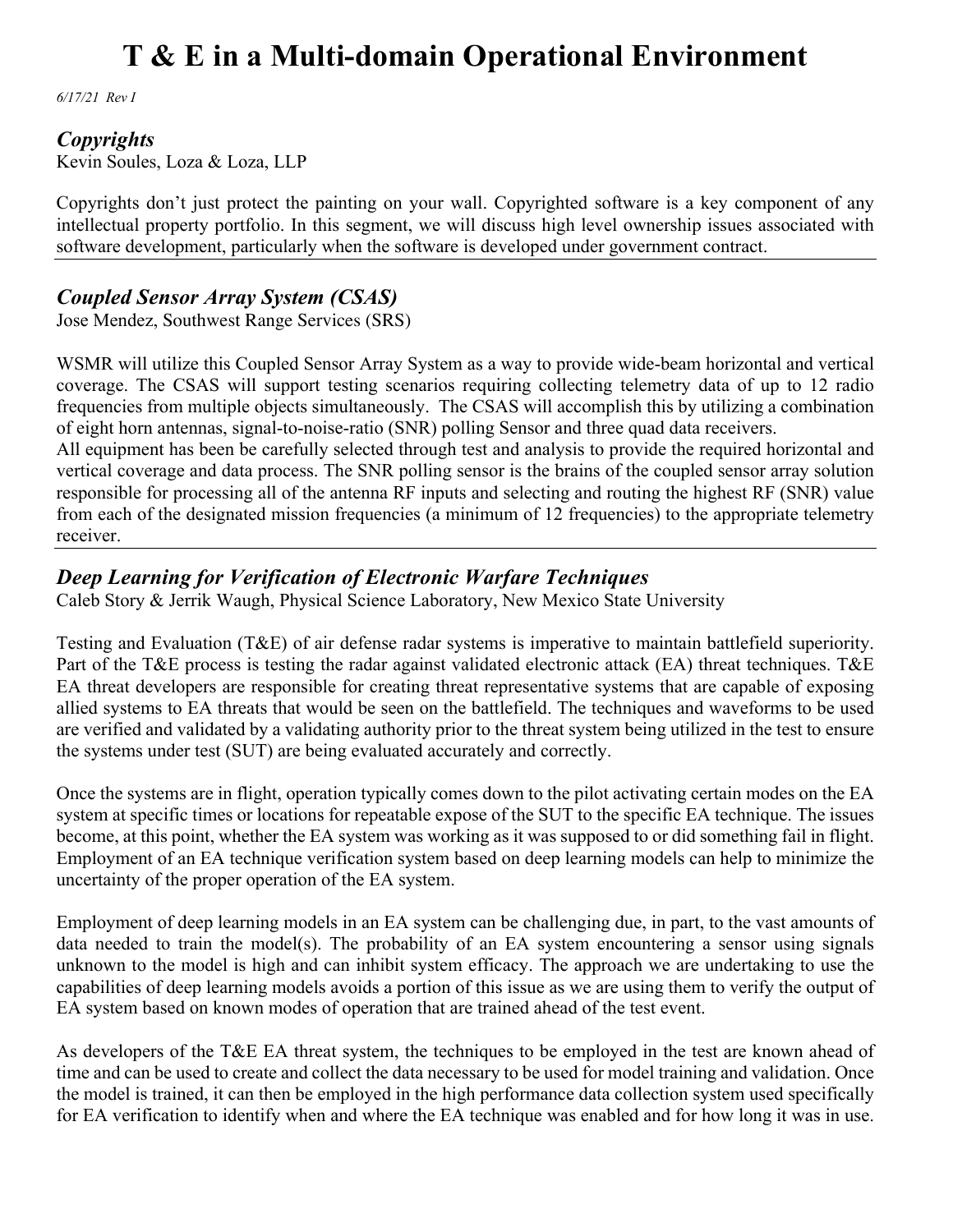*6/17/21 Rev I*

The future of deep learning in the verification of EA techniques is rife with opportunity to improve testing methodology and improve allied system performance and survivability.

#### *Design for Six Sigma*

Mark Kiemele, PhD, Air Academy Associates

Design for Six Sigma (DFSS) is the natural evolutionary next step beyond Lean Six Sigma. Once the design of a product is finalized and in the hands of the customer, the amount of improvement that can be achieved at reasonable cost is limited. Witness the tire fiasco with Ford, the key debacle with GM, or the air bag disaster with Takata. The purpose of DFSS is to move improvement into the earlier stages of a product's or process's life cycle when design changes are less costly. Have you ever heard of "shift left?" Well, DFSS has been doing that for well over two decades now. But DFSS will require higher-powered tools such as Monte Carlo Simulation and Robust Design. While LSS is good for products and processes that already exist, DFSS is better at designing new products or redesigning existing products or processes that need performance improvement. This tutorial will discuss the what and why of DFSS and provide a roadmap or methodology that is different than DMAIC for generating design improvement very early in the life cycle.

### *Development and Testing of Navy Torpedoes in a Full Fidelity Simulated Undersea Environment*

Carlos Godoy, Kenneth Sanchez, Kent Pickett, Kathy Smith, NAVAIR

The Technology Resource Management Center (TRMC) support for improving the Modeling and Simulation (M&S) capabilities for undersea systems has been significant for the development and improvement of the Environment Centric Weapons Analysis Facility (EC WAF) simulation and its use to support operational test for future weapon systems and countermeasures. The capability has been recognized by OPNAV N97, N96 and N94 as an advanced underwater sonar simulation in the Navy.

The ECWAF is a real time hardware in the loop torpedo simulation used throughout a torpedo lifecycle (from early development through operational testing (OT) and capability upgrades). This hardware in the loop, real time requirement imposes the most demanding M&S requirements. The resulting M&S technology development and capabilities have not only provided the Navy with the most advanced sonar stimulation environment but also established the ECWAF as the resource for Test and Evaluation of many other Navy undersea programs.

This brief will summarize new and critical technology developments that the ECWAF brings to bear during both development and operational testing of the Navy's new torpedo systems. Major T&E capabilities to be showcased include:

- A. Development of WARP a range dependent propagation model that enabled the ECWAF to address range dependent bathymetry and bottom composition propagation conditions. With WARP, the ECWAF has a capability making it the Navy's only a simulation valid for operations in shallow and deep waters.
- B. Enhancements of the Navy's Comprehensive Acoustic Sonar Simulation to support the development and validation of the ECWAF and its enhancements have produced a simulation based on narrow band assumptions. This technology supports the development of fully broadband systems, like the new MK 48 MOD 8 weapon and their related signal processing. The technologies and capabilities have developed into a fully Broad Band Capability in the ECWAF.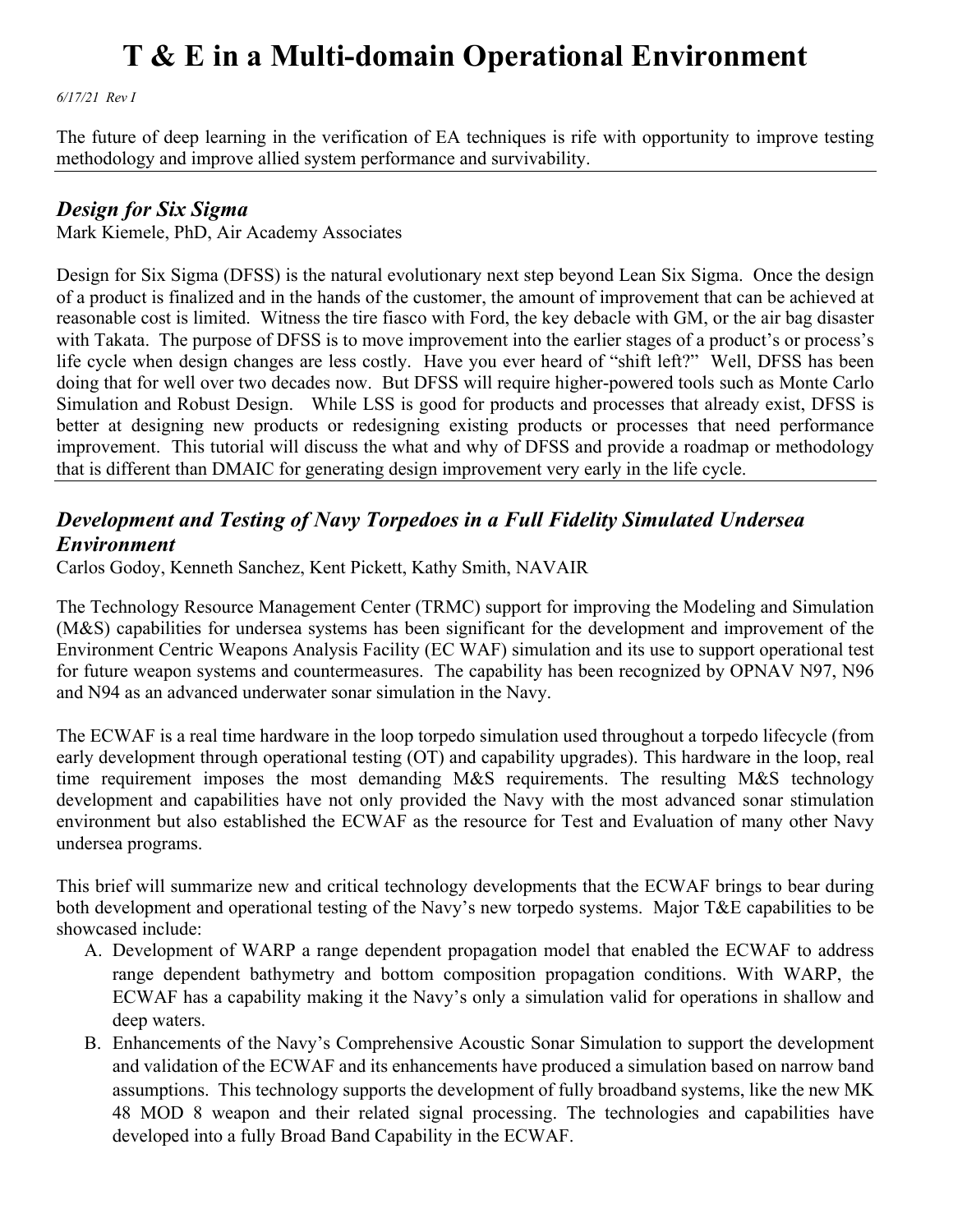*6/17/21 Rev I*

- C. The Virtual Commander capability was developed to provide a target in a simulation with the ability to autonomously evade an attacking torpedo based only on exploiting the environmental acoustic conditions and the capabilities of the target submarine under attack. This Artificial Intelligence (AI) technology was funded under the FAST GRAB program and now is integrated in the ECWAF simulation and will be used to evaluate the actual potential performance of our torpedoes. This new capability addressed a fundamental shortfall in the M&S technology supporting operational testing.
- D. Development of the Navy's only ray based 3D acoustic propagation model; Qprime. This new capability demonstrated by integrating Qprime in the Comprehensive Acoustic System Simulation (CASS) represents a critical capability needed for any sonar operations in very shallow waters like new torpedoes and Unmanned Underwater vehicles (UUV's).

The real time simulation capabilities of the ECWAF are currently being used to both develop and test a wide range of underwater weapons. This presentation will summarize the key technologies that support this development.

### *Directed Energy Weapon Test & Evaluation in a Relevant Multi-Domain Operational Environment*

Nathaniel C. Charles, Francis Check & Stephen Lenart, TRAX International

Test and Evaluation (T&E) of Directed Energy Weapons (DEW), both High Energy Lasers (HEL) and High Power Microwaves (HPM), is critical to the successful transition DEWs to the US military forces for use in Multi-Domain Operational environments. Currently, the U.S. lacks a comprehensive test bed capability that supports the full spectrum of developmental and operational T&E of DEWs in a relevant operational environment at realistic distances and engagement geometries. Test capabilities at a variety of range distances must include telemetry, tracking, data acquisition, appropriate sensors, continuous command and control, and instrumentation that provide an appropriate level of security within a fiscally constrained environment. Due to the extremely high cost and long lead-times for near-term completion of MILCON projects that can realize a persistent DE testbed, solutions that can provide interim Limited Operational Capabilities (LOC) have gained support from White Sand Missile Range (WSMR), Army Test and Evaluation Command (ATEC) and garnered congressional plus-up in the FY21 National Defense Authorization Act. This approach supports DE capability enhancements for T&E requirements of emerging U.S. HEL and HPM systems. This presentation evaluates principals of the Multi-Domain Operational environment and explores the benefits, constraints, and limitations of DE capability enhancements at WSMR required for distributed testing. Included in the recommended solution will be LOC capability enhancements capable of addressing the complexity and variety of DE testing needs.

### *Dual-Purpose ISR Analytics Exploitation for Offensive/Defensive Multi-Domain Operations*

Gert Berthold & Kevin "Cuz" Cousin, PhD, Cova Strategies, LLC.

A Composable Embedded Software (CES) environment can be formed for the rapid insertion of new capabilities into existing platforms by employing a hive-like computing environment, flexible and adaptive sensor packages with swarm-based collection, SWaP-C (optimized Size, Weight, Power, and Cost) processing applied across multi-domain platforms, and inline analytics for real-time information fusion. Commands and forward operators can compose software processing chains for missions, then monitor and adapt them, on the fly, in response to changing or unexpected operational mission requirements, environmental states, situations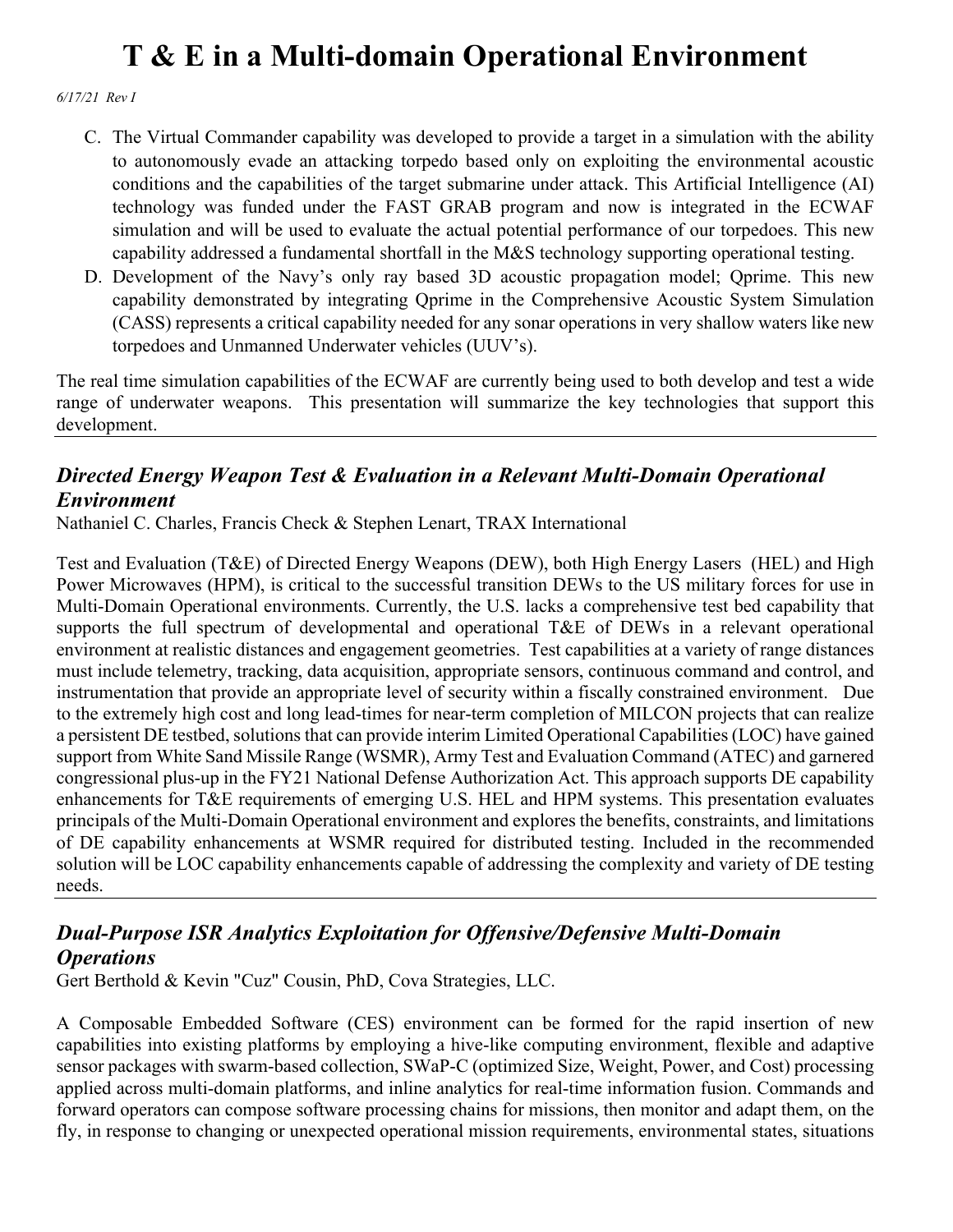*6/17/21 Rev I*

and detected anomalies. CES allows for the leveraging of each platform's suited capabilities, simultaneously coordinated, and dynamically utilized through distributed sidecar technology and event-driven Artificial Intelligence (AI)/Machine Learning (ML) automation. Not only can CES concepts reduce the costs and time (to days and hours) of fielding of multi-domain sensor platforms and new capabilities, but it also provides a virtual, composable, integration and delivery framework of real-time services and analytics suitable to supporting distributed, adaptive sensor-to-shooter or data-to-decision solutions.

CES creates a new paradigm of mission composability, multi-modal, multi-platform sensor access and analytics fusion by embracing and enhancing the native capability of existing mobility platforms. Through swarm-like integration and the passage of data, processing, and state within, between and spanning respective mobility SWaP-C compute nodes. it is possible to increase the usability, capability, and performance of individual sensors into a composable integrated sensor architecture. This sensor architecture feeds a composable, event-driven analytics framework that fuses sensor, observation, and interim analytics results to generate continuous Situational Awareness (SA) and insights, entity & activity behavior characterization, threat, attack and system failure prediction, conditions and anomaly detection, and automated analytics-driven response recommendations for operators and commanders to visualize, assess and act upon. Response actions can range from human planning; the maneuvering/assigning/ reassigning of resources, equipment, weapon systems, forces and other assets through existing Command and Control (C2) systems; to human- and automated Observe, Orient, Decide and Act (OODA) loop courses of action (COAs) to enable preventative offensive measures and pre-emptively eliminate/neutralize identified threats, attacks and system failures. Using a digital twin concept, this can be applied operationally, in modeling and simulation, in training, and in the exploration of new offensive/defensive methods and approaches applied across observation zones.

To highlight CES capabilities, a dual-purpose demonstration mission of continuous foveated SA – across multiple observation zones - for blue and read team force protection has been developed. Manned and unmanned platforms (airframes, drones, terrestrial vehicles, and small units) provide continuous ISR sensor coverage of observation points, wherein drones, ground sensors and small units provide a picket line of continuous imaging, motion detection and signatures and analytics providing inline virtual data streams derived from all platforms, for the identification and classification of entities and behaviors and possible event and anomaly detection in the Area of Operation (AO). Composed sensor, observation, and analytics fusion generates real-time decluttered SA, entity/group and behavior tracking, sensor coverage gap notification, threat and attack prediction, conditions/anomaly identification & alerting; and the subsequent triggering of adaptive human-in-the-loop and automated responsive actions.

### *Employing a CLONE to Enhance JADC2 Testing*

CAPT Jeff Hoyle (USN, Retired), Rajive Bagrodia, PhD, Jeff Weaver, PhD & Lloyd Wihl, Scalable Networks Technologies

This paper describes the incorporation of high fidelity, physics-based network digital twins into a JADC2 Comprehensive Live-Virtual-Constructive (LVC) Operational Network Environment (CLONE). The JADC2 CLONE will provide a fully representative live-virtual-constructive emulation of the communication network together with its operating environment and the application traffic carried by it. Such a CLONE can be used to enhance the planning and insights gained from wargames, operational analyses, and test and evaluation events in a low-cost and zero-risk environment. In order to do so effectively, the JADC2 CLONE must have sufficient fidelity to accurately reflect the network dynamics due to the interplay between the communication protocol and topology, application traffic, the physical environment, and cyber attacks, thus appropriately differentiating between cyber attacks that are a mere annoyance and those that have the potential to disrupt the mission timeline.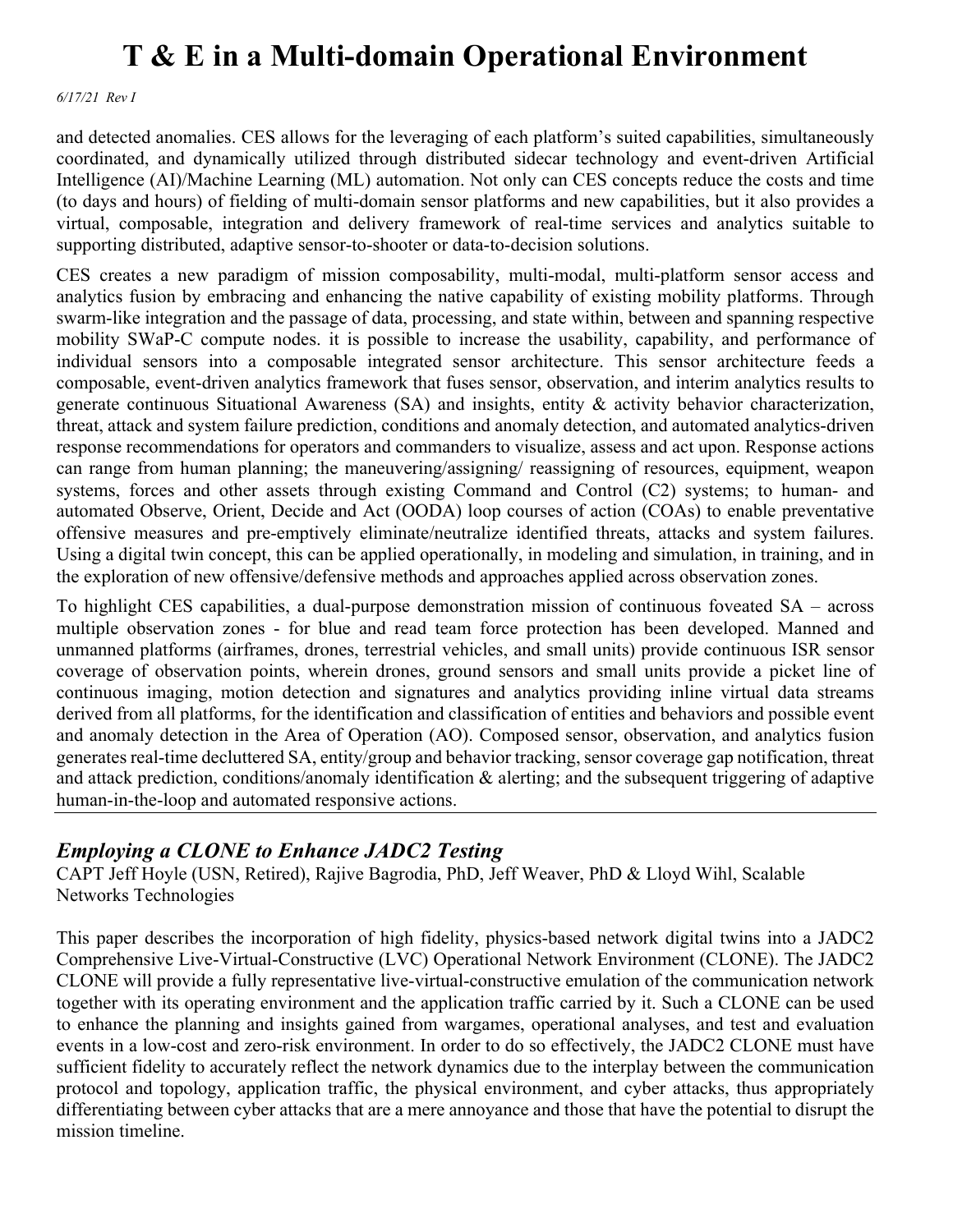*6/17/21 Rev I*

In this paper we analyze the critical needs for incorporating network digital twins into JADC2 simulations, prototyping, experimentation, test and evaluation while elaborating the key characteristics of a JADC2 CLONE:

- Integration of cyber/electronic warfare and kinetic domains, without modification
- Integration with both IP and non-IP communications (e.g., 1553 bus)
- Access to wireless and tactical waveforms and their specific capabilities, limitations and vulnerabilities
- Extensible attack library against network, connected weapon and C2 subsystems
- Assessments of command and staff to modify and complete operations while under cyber attacks as well as for network defenders to detect and react to such threats

In addition to analyzing and elaborating on these characteristics, this paper will also provide a use-case of a JADC2 CLONE mission simulation using Navy Distributed Maritime Operations (DMO) and Marine Corps Expeditionary Advanced Base Operations (EABO) as illustrative examples.

#### *Function Level ROP Gadget Survival Using Compiler-Based Software Diversification* David Reyes, UTEP

Modern cybersecurity mitigation techniques have made it harder for attackers to successfully execute malicious code from what is commonly known as a buffer-overflow attack. As a result, attackers have turned to Return Oriented Programming (ROP) to achieve arbitrary code execution. This attack method strings together snippets of codes that belong to the legitimate binary, ROP gadgets, to achieve malicious behavior. Because these ROP gadgets are normally located in static locations within a binary, attackers can easily re-use their exploit code across all systems running the binary. This is known as a write-once, use-everywhere exploit. To address this issue, software diversification, a technique that modifies the instructions in binaries, while maintaining their semantic behaviors, is used as a countermeasure. While previous work has shown general success, there is a lack of research that measures and is able to predict the impact and effectiveness of specific diversification techniques on specific types of binaries. In our work, we are studying the relationship between the number of functions in a compiled binary and the number of gadgets that survive even after diversification. We also look at how different diversification techniques affect the measure of survivability.

#### *How Agile Acquisition supports Continuous Processes Evaluation*

Robin Poston, PhD, University of Memphis

T&E in support of Agile software acquisition brings flexibility, sustainability, and responsiveness to change. All this means the Agile approach is well suited with built in process mechanisms to ensure a focus on continuous improvement. While Agile approaches follow technical practices such as test-driven development (TDD), pair programming, and continuous integration (CI), it also utilizes management practices such as work assigned to iterative sprints, constant communications, and continuous integration activities. Especially important when following Agile approaches are utilizing the concepts of self-managing teams and retrospectives, where the questions are often asked, "How do you do things better?"

Self-managing teams constantly communicate and help each other solve problems, including routine retrospective meetings where everyone on the team comes together to ask: "How are we doing?", "How can we do better?" To be successful, retrospective meetings need a facilitator to keep the focus positive and productive. Here are some helpful thoughts: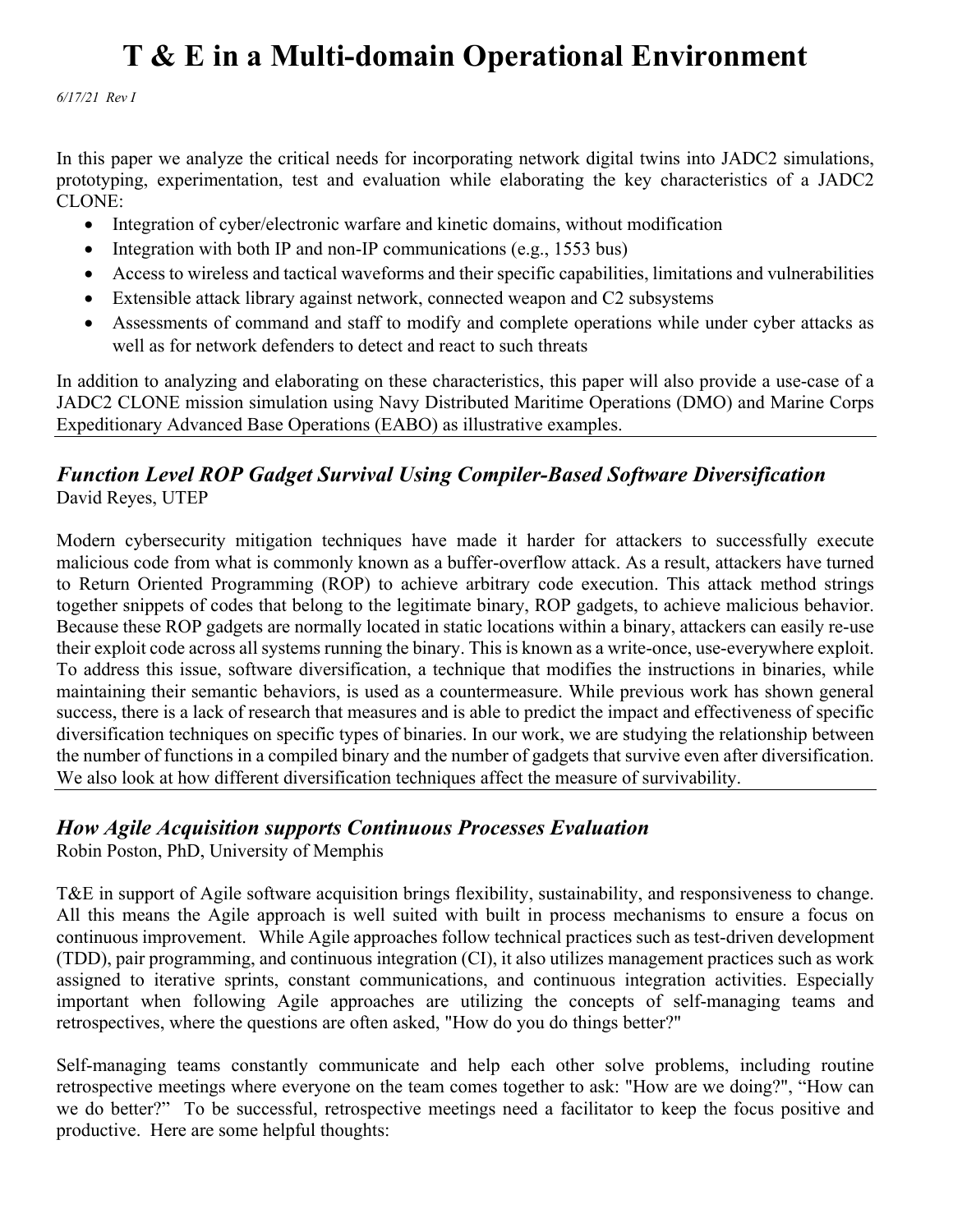*6/17/21 Rev I*

- The retrospective should take place outside the work room—in a neutral location
- Everyone should have an equal voice and feel comfortable contributing
- An approach should be planned but put aside if the team needs to go another direction
- facilitator should experiment with an open discussion, game-like approach to sharing, anonymous sharing, or structured analysis of work progress—this is about what works best for the team to share.

#### *HPM Sensor on Instrumented sUAS Update*

Mark Henderson, BlueHalo

Aegis Technologies is developing a system that uses a shielded narrow-band receiver HPM sensor module which is integrated on a Group 1 and Group 2 small Unmanned Air System (sUAS) platform to measure radiated radio frequency (RF) energy in an open-air range environment. The sUAS has been hardened to survive RF attacks and has successfully flown through multiple HPM weapon system engagements. The TRL for this system is 5/6. The briefing will provide an update from early developmental efforts, actual field mapping during the MFIX 2020 exercise and calibration/survivability testing at the Survivability, Vulnerability Assessment Directorate (SVAD) located at the White Sands Missile Range (WSMR) in New Mexico, and developments in Command and Control (C2) technology.

# *Hot Fire Test in a Reaction Control Engine and Throttleable Engine*

Omar Vasquez, UTEP

To perform a hot fire test in RCE, Reaction Control Engine, several conditions have to be met and a procedure has to be followed. The engine trailer and the server trailer, which controls the electric hardware and gives the data to the software used to control the test, have to be located at a spot designated especially to place the engine trailer in test day. At the correct positions, cable harnesses connecting the electronic hardware in the engine trailer to the server trailer have to be connected in the designated ports and electronic hardware connections. Once the engine trailer is connected to the server trailer communication between the computer with the software controlling electronic hardware in the engine trailer and electronic hardware in the engine has to be ensured. Once the instrumentation is connected and running according to the code and procedure, the propellants have to be connected and pressurized to the pressure needed to deliver the propellant to the engine. For the case of methane, methane is acquired in the gas state, liquefaction of it has to take part along with the pressurization process of oxygen, which is acquired in the liquid state. Condensation of methane is achieved inside a tank in which liquid nitrogen is running through a coil inside the tank. The liquid nitrogen at very low temperatures take the heat from gaseous methane, making the condensation possible. This process takes couple hours, other activities such as connecting oxygen delivery lines and pressurization of liquid oxygen contained can be done in parallel. Once the amount of methane needed is condensed and the oxygen container is pressurized the engine is ready to be fired. The 500 lbf engine is similar to set up as RCE. The engine has to be taken out to the designated location in the testing facility. For this engine there is a propellant tank trailer that stores the oxygen, methane and pressurizing nitrogen tanks. Connection between the electronic hardware in the propellant trailer and in the engine trailer and the software in the control computer has to be ensured. Once the proper connection is achieved and the instrumentation responds to the controls the tanks are ready to be pressurized, connected and to be delivered to the engine to complete the hot fire test. The electronic hardware is controlled through a server trailer, in which there are two servers serving different purposes. One server receives all the data, in voltage, and converts it to digital data that can be converted and displayed in the form of temperature and pressure readings in the control computer by the software, which for this case is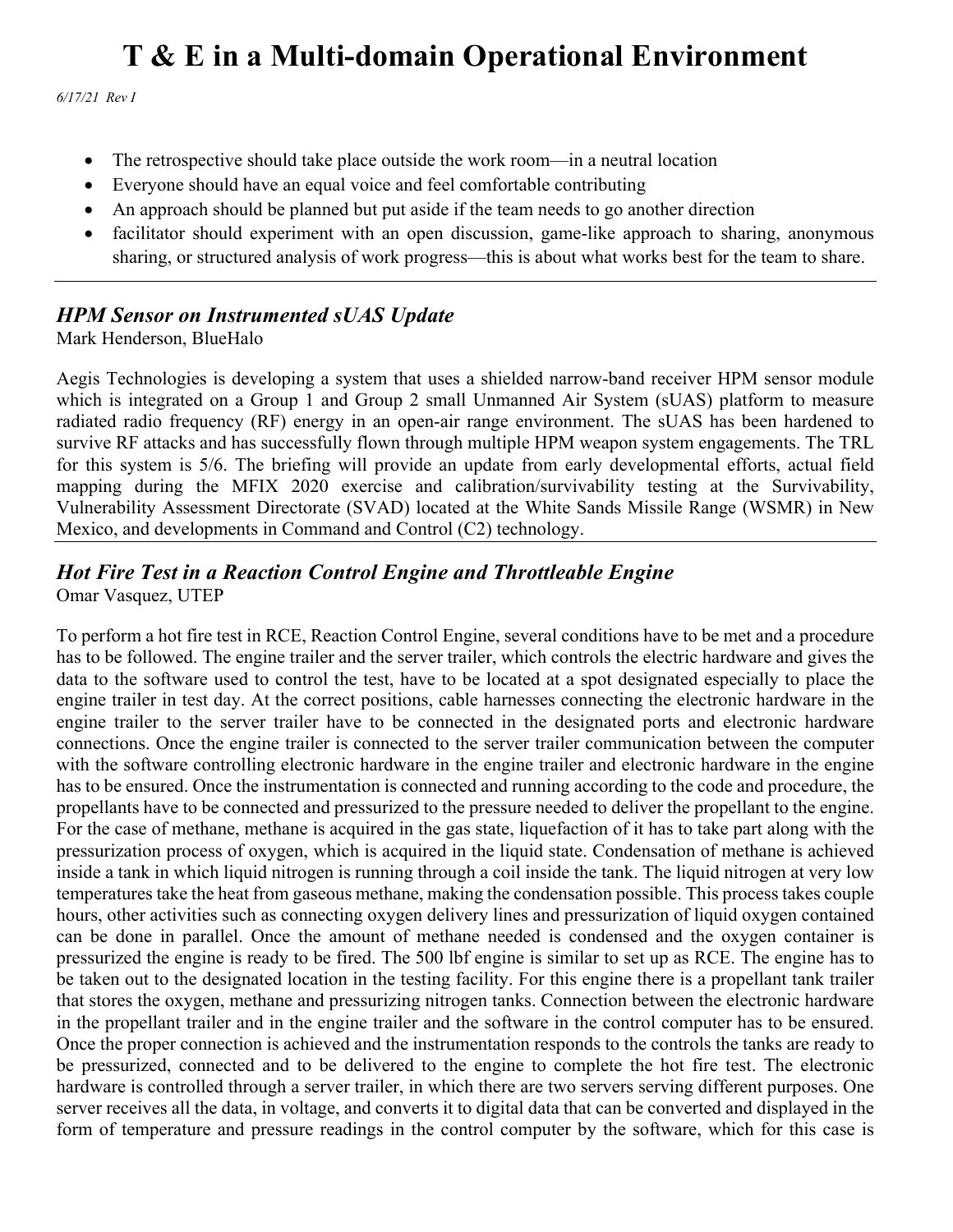*6/17/21 Rev I*

LabVIEW in which a code was written and adapted to display the pressure and temperature readings and control electronic valves. The second server receives the signal from the software in the control computer and sends it to the electronic hardware making it possible to give controls to electronic valves.

#### *Infrastructure as Code*

Will Lester, Nextech Solutions

Infrastructure as code (IaC) is a programmatic approach to maintaining the configuration of infrastructure. Hardware modularity is essential to the required mobility of near peer conflicts, and IaC is, in our view, the only sustainable way to manage the configuration of increasingly complex hardware at the edge. Our overview will give attendees a basic understanding of IaC concepts and software solutions coming from the commercial sector, and some success stories of where it has been deployed in the government sector. We will discuss the implications of IaC and automation on personnel utilization, security, and agility to the fighting force.

#### *Lean Six Sigma*

Mark Kiemele, PhD, Air Academy Associates

Lean Six Sigma (LSS) means different things to different folks, but in its most general definition, it is a framework for continuous process (or product) improvement (CPI). This tutorial will provide a little history as well as delve into the what and why of LSS and explain why the synergy of Lean and Six Sigma is greater than the sum of its parts alone. It will also explore the basic problem-solving methodology that is used within LSS to deliver improvement. This is called the Define, Measure, Analyze, Improve, and Control (DMAIC) methodology or roadmap. It provides a simple building block approach to solving problems and improving processes. We will identify some of the most useful tools that are used within the DMAIC approach to problem solving and compare DMAIC to other CPI approaches such as PDCA (Plan, Do, Check, Act). We will also discuss why LSS is a boon for some organizations, yet a bane for others. No matter what your current perspective of LSS is, this session should provide additional insight.

### *Leveraging the CIPP Model to Achieve CPI in T&E and other DoD Applications*

Joe Stufflebeam, PhD, TRAX International

The CIPP evaluation model is firmly entrenched as a valuable tool for measuring organizational and project performance within certain sectors of the Government and various educational organizations. An extension of the model to meet organizational CPI, specifically within the T&E community, is presented. The model is harmonious with other quality driven approaches, such as LSS, Agile, ISO 9001, etc. and is rooted in sound feedforward/feedback control and systems theory. The model is directly applied with a DMAIC driven approach and is malleable to meet various types of organizational needs and is tailorable to the TRL of the work being performed. Specifically, an example is shown that correlates directly with a generalized MRTFB "mission execution process" and demonstrates how the current UDS process can be updated and extended to achieve more comprehensive results. The model is very generalized and directly applicable to other processes such as the ISR driven TCPED and PCPAD processes, LVC distributed testing exercises, and S&T and CTEIP type T&E development processes.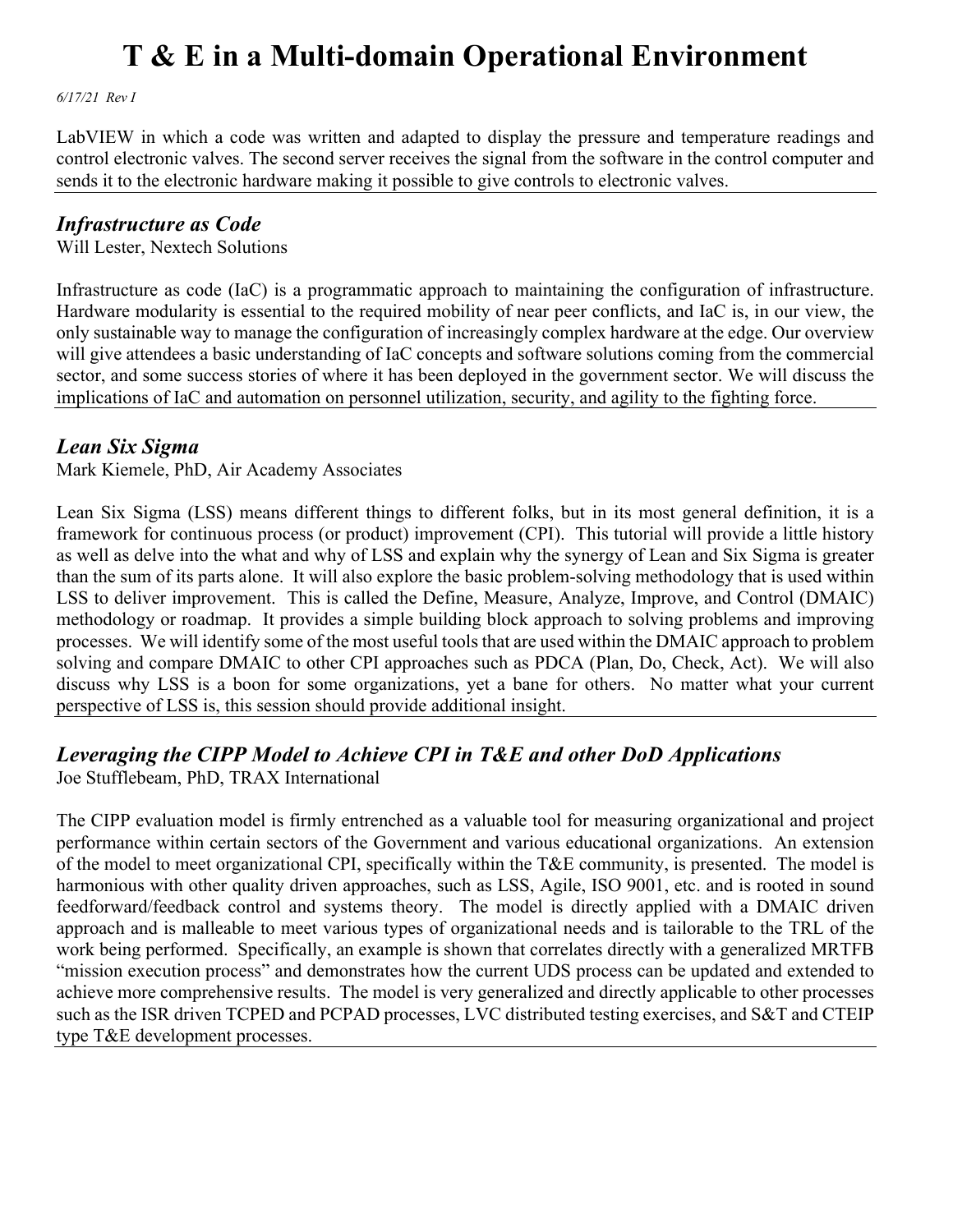*6/17/21 Rev I*

#### *Monetization Strategies for Federally Funded Innovations*

Kevin Soules, Loza & Loza, LLP

The Bayh-Dole Act creates a unique monetization strategy for privately developed innovation funded with government contracts. In this segment we will discuss strategies for monetizing encumbered intellectual property.

### *Multi-Tethered BackHaul System (MTBS)*

Kristopher Nagy, Nextech Solutions

The Multi-Tethered BackHaul System (MTBS) combines modern technology trends and sought-after system traits to create new and useful communications systems using the latest micro tethered multi drone (MTMD) technologies to make small, inexpensive, and rapid-deploy antenna towers. The NTS ABL can be easily deployed as a high throughput, point to point communications link for distances up to 100 miles.

### *New Methods/Products for Comprehensive Analysis of T&E Events; Big Data Analysis for T&E*

Kenneth Sanchez, Kathy Smith, Kent Pickett, & William Wolfe, NAVAIR

Analysts are often challenged to detect, track, and explain anomalous behavior that has occurred during a test event, as evidenced in the data collected. With the advent of more sophisticated range and onboard data collection systems, the amount of data available for analysis in typical test and evaluation exercises has reached, in many cases unmanageable proportions. Often, much of the test data is not analyzed, with analysts focusing only on that limited portion of the data supporting specific test objectives. T&E Needs exist for new artificial intelligence (AI) and machine Learning (ML) Big Data Analytic technologies to assess the vast amounts of T&E datasets from a given System Under Test. We will discuss three new AI/ML techniques being developed to revolutionize the way we evaluate data for T&E.

- 1) Development of advanced methods for multi-variant time series analysis. Large structured datasets of time series sensor systems are produced by many new military platforms. One of the Air Force's new air frames produce over 50K sensor reports for every second of flight time. The ability to look at these massive datasets, identifying trends in well behaved data and focusing on data outside these norms is needed. AI/ML Big Data analysis techniques have been used in the commercial sector looking at financial market data for many years. However, the conversion of these techniques to DOD applications is new and will be explored in this section. Specifically, new T&E technologies will be developed to automatically identify abnormalities, perform causality analytics, prediction of equipment function and failure, and pattern recognition in datasets 1 terabyte or larger.
- 2) Development of advanced techniques for audio, video, and imagery. Large unstructured audio, video, and imagery datasets are often collected at the ranges during T&E of new military platforms. Unfortunately, these data streams, while time stamped, are often difficult to correlate because of the different "views" of the recording systems. Further because of "data noise" resulting from the collection procedures, the data collected is often not clearly defined. New T&E technologies will be developed utilizing AI/ML techniques to help with the clarity, efficacy, and correlation of unstructured data types resulting in reportable analytics.
- 3) Development of advanced visualization techniques for big data sets. When dealing with large datasets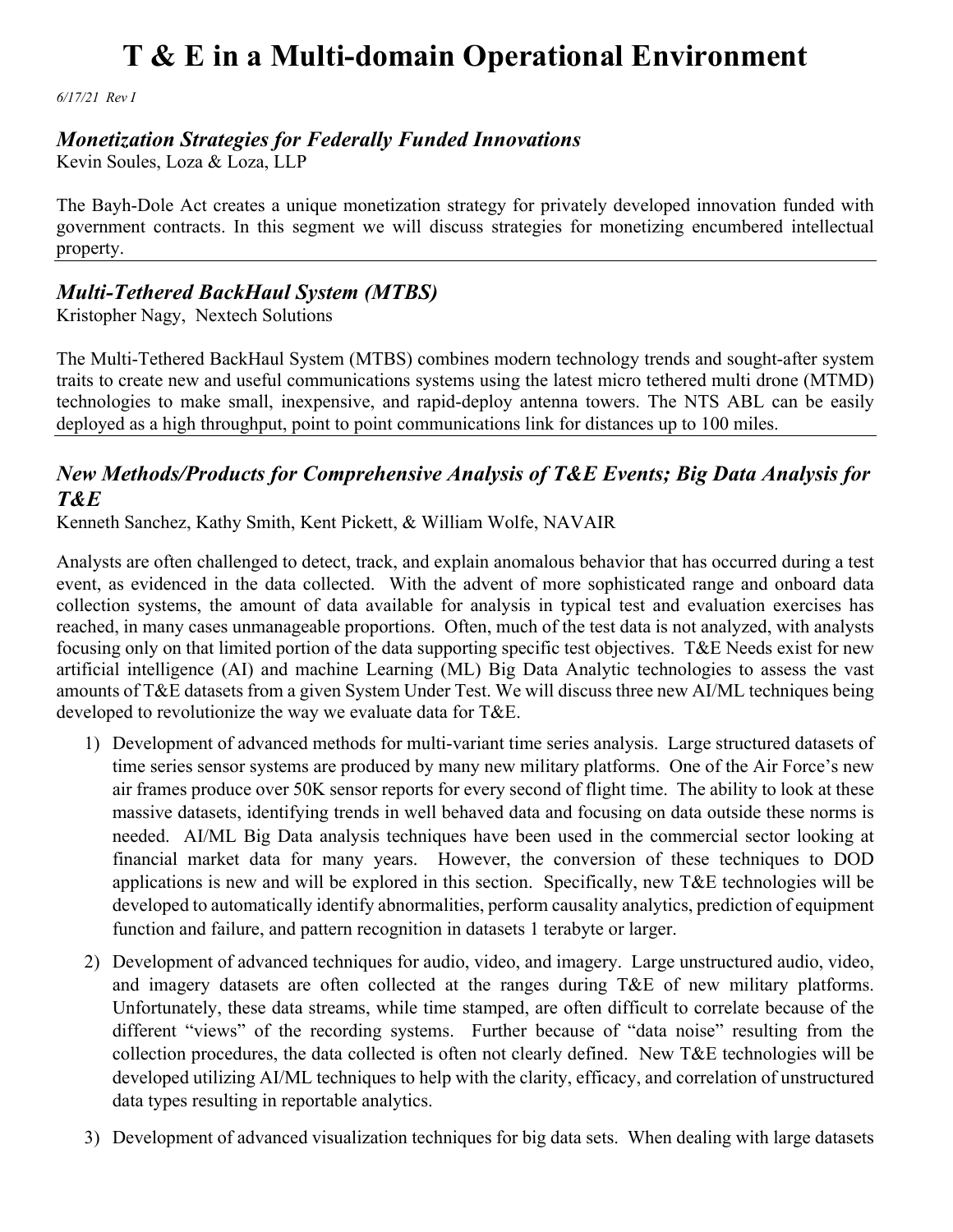*6/17/21 Rev I*

(1 terabyte or larger) displays of common statistical measures often mask critical interactions and anomalies. These data anomalies while hidden by, means, variances and outlier analysis often point to critical conditions leading to system failures. New T&E technologies are needed to allow T&E Analysts to not only display standard performance metrics, but also to pinpoint anomalies in the dataset as a whole and will focus on AI/ML visualization techniques to help focus on "out of bounds" data interactions.

In summary, advanced technologies are needed to facilitate the timely and accurate extraction of actionable knowledge from massive amounts of structured and unstructured data generated during modern test events for C4I and SW Intensive Systems Test.

#### *Patents*

Kevin Soules, Loza & Loza, LLP

Patents are the mechanism by which our Constitution incentivizes technology development and innovation. The basic quid pro quo underlying the patent system is more complex when the government is funding that innovation. In this segment we will discuss the purpose and basic principles of patent law.

#### *Real-time Analytics Fusion for Continuous LRPF Offensive/Defensive Threat Assessment and Response*

Gert Berthold & Kevin "Cuz" Cousin, PhD Cova Strategies, LLC.

The development and integration of software capabilities for Long Range Precision Fires (LRPF) to integrate, assess, and derive pertinent information from an overwhelming stream of battlespace information provides a set of tools and methods for analyzing behaviors and conditions that can lead to preempting threats, attacks, system failures as well as strategically planning preventative offensive measures. Such capabilities would help develop plans and strategies for heading off potential attacks or incidents, as well as methods for pre-emptively eliminating/neutralizing them, mitigating their effects or maneuvering/assigning/re-assigning resources, equipment, weapon systems, forces, and other resources. These capabilities would provide insights into current operations (CUOPS) and/or future operations (FUOPS) that benefit the use of LRPF for tactical mission command and would integrate within the existing Command Post Computing Environment (CPCE) architecture to deliver advanced information sharing, situational awareness (SA), Command and Control (C2), and real-time collaboration technologies for expedient decision making and superior operational execution on the battlefield.

A LRPF Threat Assessment and Response prototype that addresses data and decision dominance is outlined. Key features include: Modular, Open Systems Architecture; Proven, scalable, multi-domain data and sensor data ingest; Composable inline Artificial Intelligence (AI)/Machine Learning (ML) analytics for SA, patterns of life generation, behavior prediction and anomaly detection; Multi-platform, distributed processing environment; and an Agile development approach compliant with the DoD Enterprise DevSecOps Initiative (DSOP) / PlatformOne. The prototype solution integrates high-Technology Readiness Level components (TRL8 and above) that execute composable, event-driven missions of ingest, fusion and inline sensor analytics for data and decision superiority. Compositions define software automation to collect and aggregate real-time sensor feeds and mission data - across the multitude of multi-modal structured, semi- and unstructured data sources, then organize, fuse, structure and automatically normalize streams of information to feed inline analytics that generate a Common Operating Picture (COP) for SA, behavior characterization, prediction and event/conditions detection and response. Sensor, observation, and intermediate analytic results are piped real-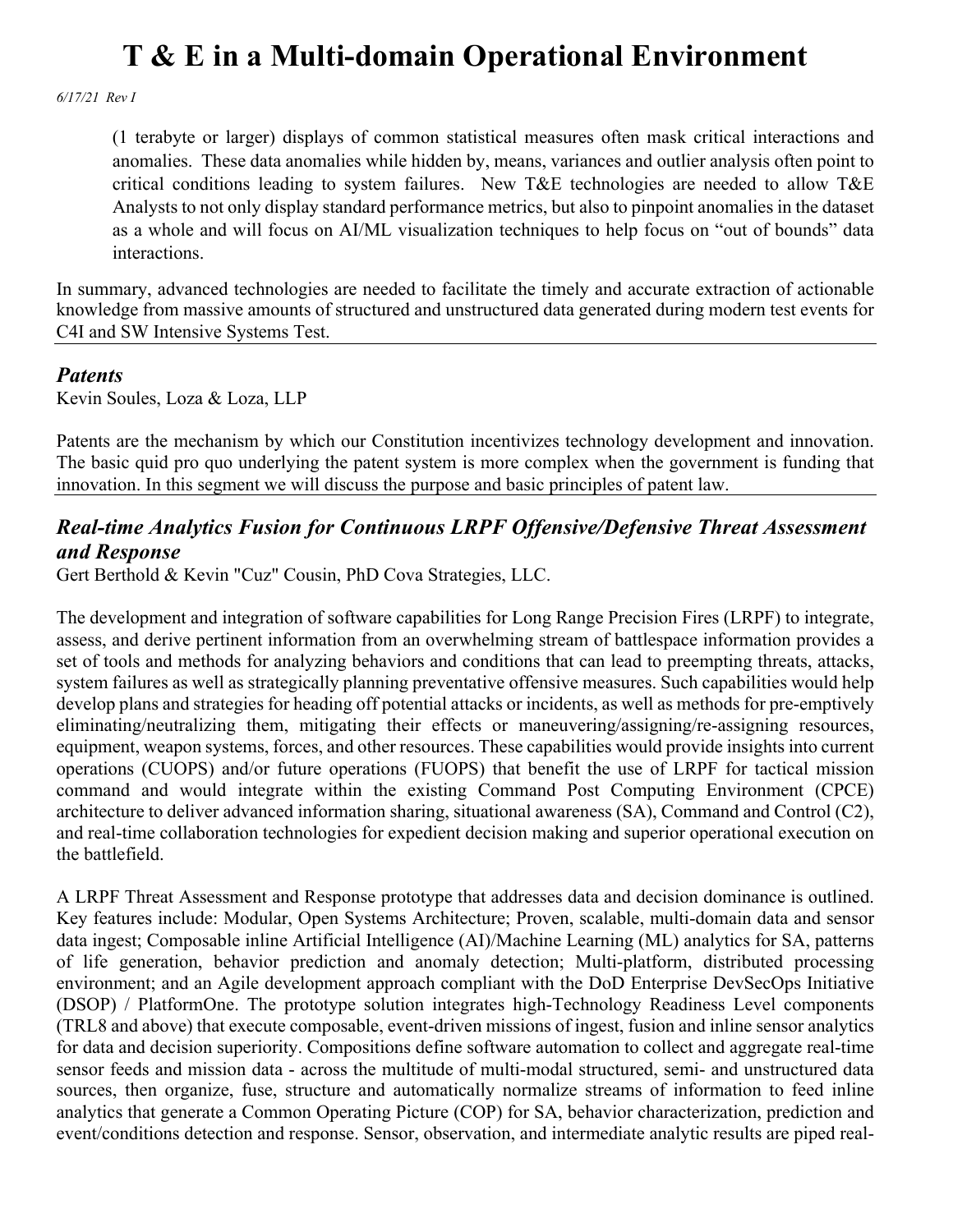*6/17/21 Rev I*

time into analytics for the continuous assessment and derivation of pertinent information, generation of insights, real-time flagging of alerts on conditions and anomalies, and prediction of threats, attacks, and system failures with confidence levels. Directly feeding Command Post Compute Environment (CPCE) systems, these results are visualized, assessed, and acted upon. Actions can range from human planning, maneuvering/assigning/ reassigning of resources, equipment, weapon systems, forces and other assets through existing Command and Control (C2) systems, to human-in-the-loop automated Observe, Orient, Decide and Act (OODA) loop courses of action (COAs) to enable preventative offensive measures and pre-emptively eliminate/neutralize identified threats, attacks and system failures - operationally, in modeling and simulation, training and in the exploration of new offensive/defensive methods and approaches applied across observation zones.

#### *Remote Classified Operations*

Grant Senn, Southwest Range Services (SRS)

Classified mission support at the White Sands Missile Range utilizing remote sensors and platforms currently requires personnel to be on-site or, if the systems are controlled remotely, personnel must travel to and from the sites both before and after the mission to manually install/retrieve classified media, power on/off systems and patch the classified systems through a dedicated Taclane/Network-Switch data path to ensure that only unclassified data "touches" the Test Support Network.

The Remote Classified Operations solution proposes an architecture for remotely powering, operating, switching and protecting classified devices eliminating the need for personnel to be on-site or travel to and from sites to configure data paths or retrieve classified materials. The hardware and physical safeguards built into the components prevent accidental spillage and tamper-sensitive controls are proposed to guard against unauthorized access.

### *Risk Management Framework as a Service (RMFaaS)*

Kristopher Nagy, Nextech Solutions

Risk Management Framework as a Service (RMFaaS) is the outsourcing of your Cyber RMF needs to an industry cleared facility. This enables quicker, more agile screening, lock down and rollout of tested software. This overview will give attendees an understanding of the seven-step process that goes into RMFaaS, including the option for continuous monitoring for new releases. Given the recent breaches of industry security software, it is imperative that organizations gain control over how they award Authority To Operate (ATO) for software that operates in their environment. We will discuss how to mitigate that risk without hindering your mission needs.

## *Synthetic Data Generation to Enable T&E S&T for Big Data Analytics*

Kenneth Sanchez, Kathy Smith, & Kent Pickett, NAVAIR

Synthetic data generation is required to advance the use of Artificial Intelligence (AI) & Machine Learning (ML) techniques to evaluate warfighter acquisition systems. T&E datasets for warfighter acquisition systems are often classified and always tightly controlled avoid revealing capabilities to our adversaries. Therefore, the need for synthetic data generation is critical to development of the next generation of AI/ML test & evaluation capabilities. The goal of synthetic data generation is to produce sufficiently representative data for training artificial intelligence and machine learning algorithms -- including classification, regression, and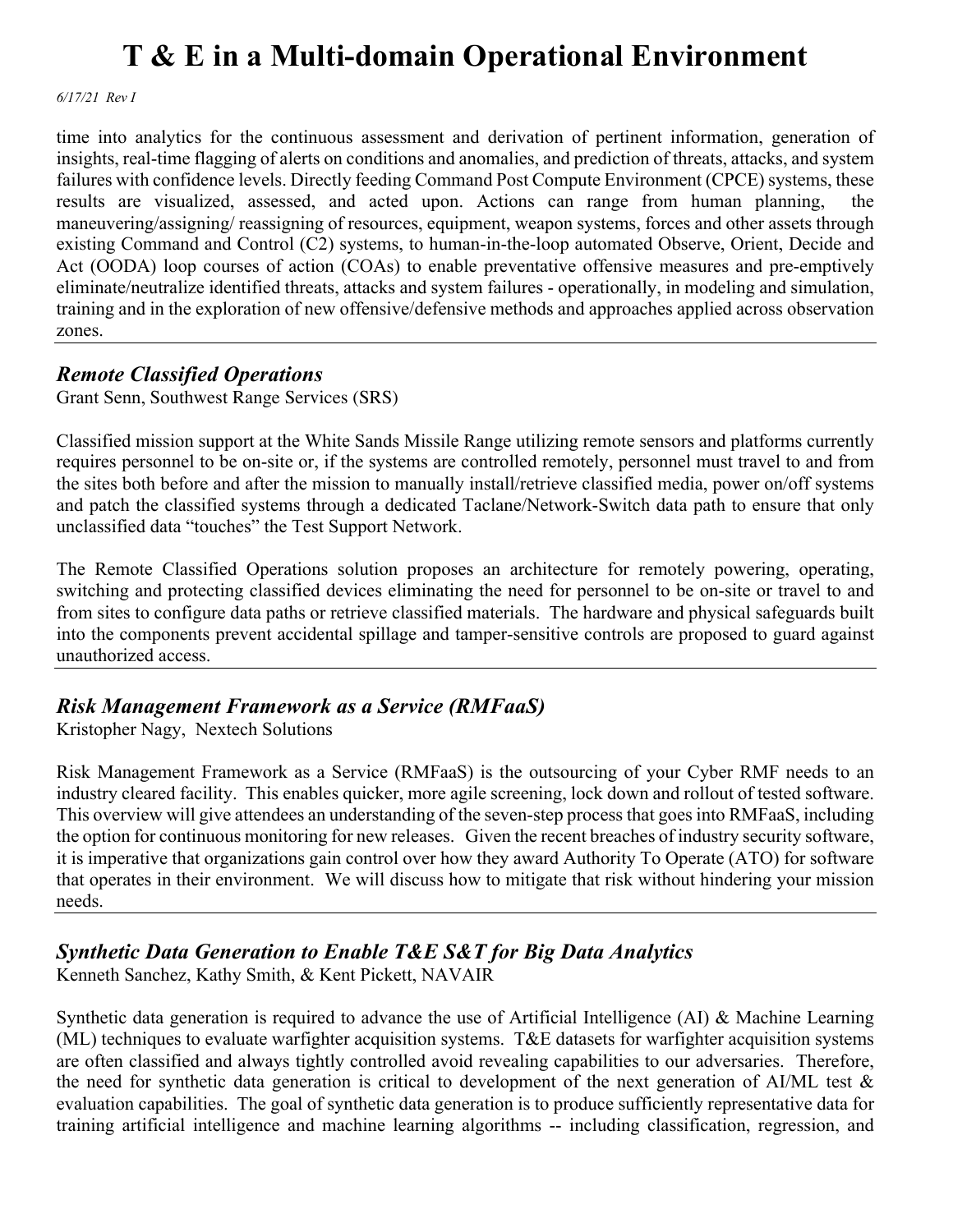*6/17/21 Rev I*

clustering. These synthetic datasets must perform equally well when real-world data is processed through them as if they had been built with this test data. The C4T Test Technology Area is developing a synthetic data generator for creation of large multi-variant time series datasets. When creating synthetic data, the objective is to come out of the process with highly valuable, refined, and labeled data that can then be used to drive AI/ML projects.

The C4T Multi-Variant Time Series (MVTS) – Generator consists of three main areas: Battlespace Environment Generator, Structured Dataset Generator, and Unstructured Dataset Generator. For each synthetic dataset a T&E Needs operational use case is developed to define the analytic needs as well as an operational representation of the testing datasets. Using this Operational T&E Needs use case the synthetic data generation implementation can be developed.

The Battlespace Environment Generator – Original use of the Next Generation Threat Systems (NGTS) model is used to define the operational scenario that the system under test is operating within. Additionally, the Joint Semi-Automated Forces (JSAF) model can also be used.

The Structured Data Generator leverages the capabilities of the model output to develop the representative multi-variant time series datasets. Various automated methods are used to build in the variety needed to represent that actual test dataset.

The Unstructured Data Generator creates any required audio, video, or imagery datasets. These components are further explained for the starting synthetic data generation datasets supporting:

- T&E Analytics to Assess Air Platform Tactical Situation Displays (TSD). Post flight video review of complex displays such as a TSD are time consuming, and for complicated tests can be incomplete due to the significant amount of information being displayed. An algorithm that can identify and log symbols, and then compare them to truth data would focus the limited analysis capacity on the areas of most interest.
- T&E Analytics to Assess Platform Target Location Error. The current trend of aircraft systems is that their lethality is highly dependent on the combination of interoperable datalinks, radios, and sensors. That combination, while potentially very lethal, produces non-decomposable results when aircraft are part of mixed-system force. Analyzing the combination of target location errors (TLE) shared across multiple platforms is a manpower intensive task.

In summary, advanced technologies to support synthetic data generation are needed to develop and advance the use of AI/ML techniques for evaluation of warfighter acquisition systems..

#### *The Bayh-Dole Act*

Cameron Smith, Texas Tech

This landmark legislation, enacted in 1980, defines the rights the government retains in intellectual property developed under government contract. In this segment, we will review key tenants of the Bayh-Dole Act and certain provisions contractors should be careful to address correctly.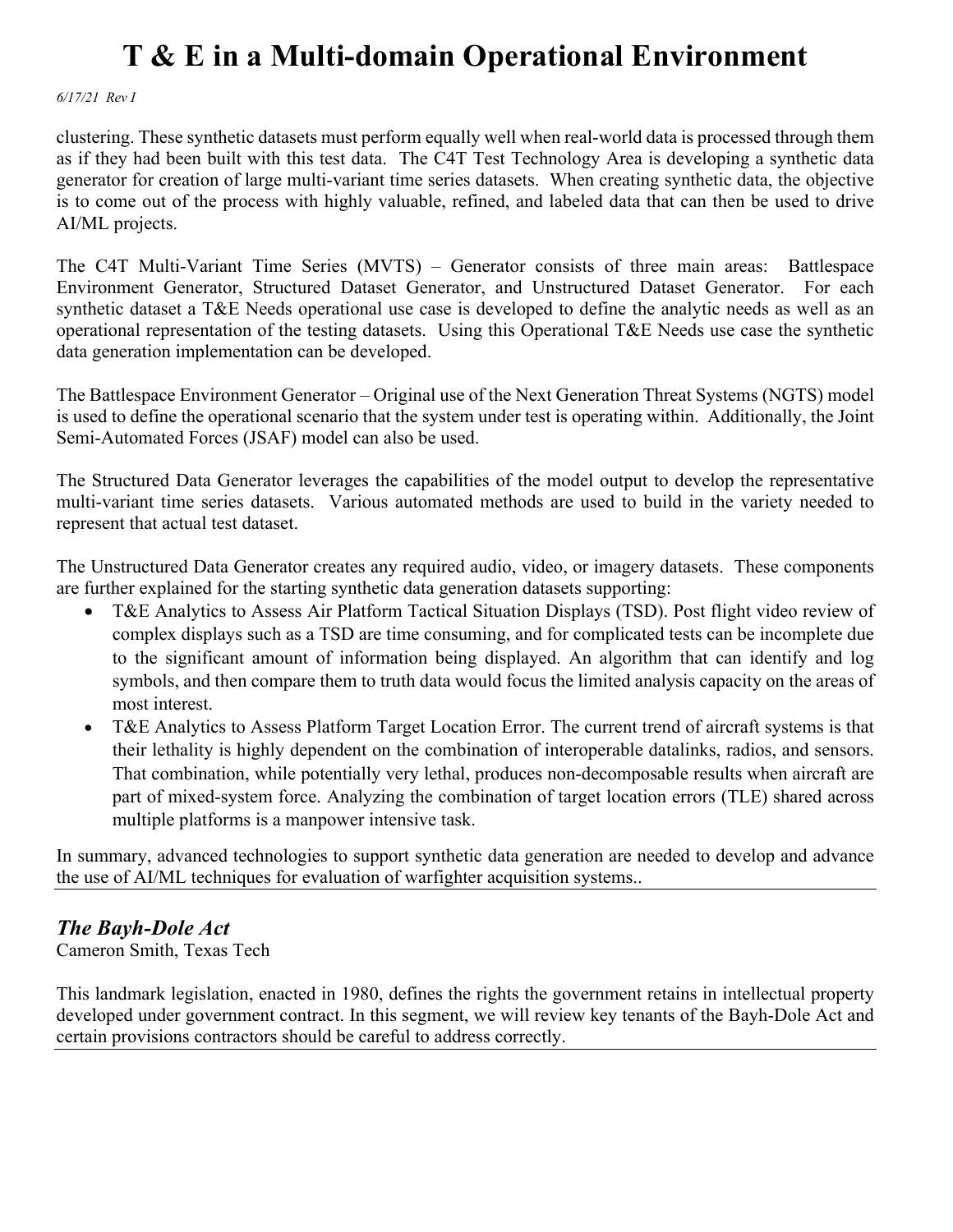*6/17/21 Rev I*

#### *The Data Acquisition System for a 1 MW Combustor*

Md Mohieminul I. Khan, UTEP

The Data Acquisition System of a combustor is presented in this study. A 1 MW combustor was designed to house a burning environment up to 20 bar and 2500K. It is a modular structure with a 2m solid body. The instrumentation system is designed to flow different gasses into the combustor including methane. To control the fluids 22 heavy duty solenoid valves were used. It has several types of sensory instruments. Instruments include, pressure transducer, flow meters, thermocouples, and visual cameras. All the valves were controlled by a Field Programmable Gate Array (FPGA), featured in the compact Remote Input/Output (cRIO) chassis by National Instruments. The cRIO is one of the two major subsystems of the overall data acquisition system (DAQ). DAQ supplies power to the valves through relay switches. These switches operate based on the electronic signals generated by the cRIO and controlled by an operating software. The system is also designed to read and log data from all the sensors. A compact data acquisition system or compactDAQ (cDAQ) is used for that purpose. This cDAQ is the other subsystem of the overall DAQ. The cDAQ chassis is connected to the PC through ethernet and has three conditioned Input/Output modules which collect data of different forms. The sensors generate data as output voltage. A LabView code was written to calibrate and convert them into meaningful data. This code also incorporates the solenoid valve controlling section. Hence, the GUI made with LabVIEW is capable of reading, logging, and controlling all the instruments present in the system. The sensors send the output voltages to the DAQ through sensory wires. The voltage is then routed through the I/O module. The LabView code is then used to process the voltage and convert it into numerical data. The code is written on a built-in template of LabView named "Continuous Measurement and Logging". The cRIO and cDAQ is housed in two separate chassis and connected through ethernet. Since the combustion happens in an extreme environment, the separation of the two subsystems ensures safety and reduction of signal losses. The cRIO supplies high voltage to the solenoid valves hence it is located nearby the operator for prompt control. And the cDAQ receives small sensory voltages, so it is located near the combustor. Nearby acquisition system reduces wire length which in turn reduces signal losses. In this article the design and the implementation of the DAQ system will be described. The control program and GUI will also be presented and described. Instruments, sensors, valves and wiring used to build the set-up will be introduced and discussed as well.

#### *Universal Beam Forming Technologies for Telemetry Application*

Dorse DuBois, Mannatek; Anand Kelkar, CDSI; Juan Guadiana, Mannatek

Telemetry tracking systems face greater tracking challenges along with increasing performance requirements. Examples include: Smaller beamwidths (C-band), hypersonic vehicles, and simultaneous multiple vehicles in flight.

Smaller beamwidths present a difficult challenge to maintain pointing & tracking accuracies for parabolic reflector tracking systems; thus, increasing risk of data dropouts. Supporting multiple-vehicle scenarios with parabolic reflector tracking systems is cost prohibitive; requiring a 1:1 ratio for each vehicle in flight. Expensive legacy phased arrays are usually not an option due to their complexity, maintenance, and high acquisition cost.

#### Universal Beamforming Technology - Next Generation: Digital Beam Forming Arrays

The Digital Beam-forming Module (DBM) is a small, lightweight, multi-beam phased-array antenna 'tile'. It can function as a stand-alone antenna sensor, or in cooperation with other DBMs to form an exceptionally large antenna aperture for complete simultaneous coverage across an entire range.